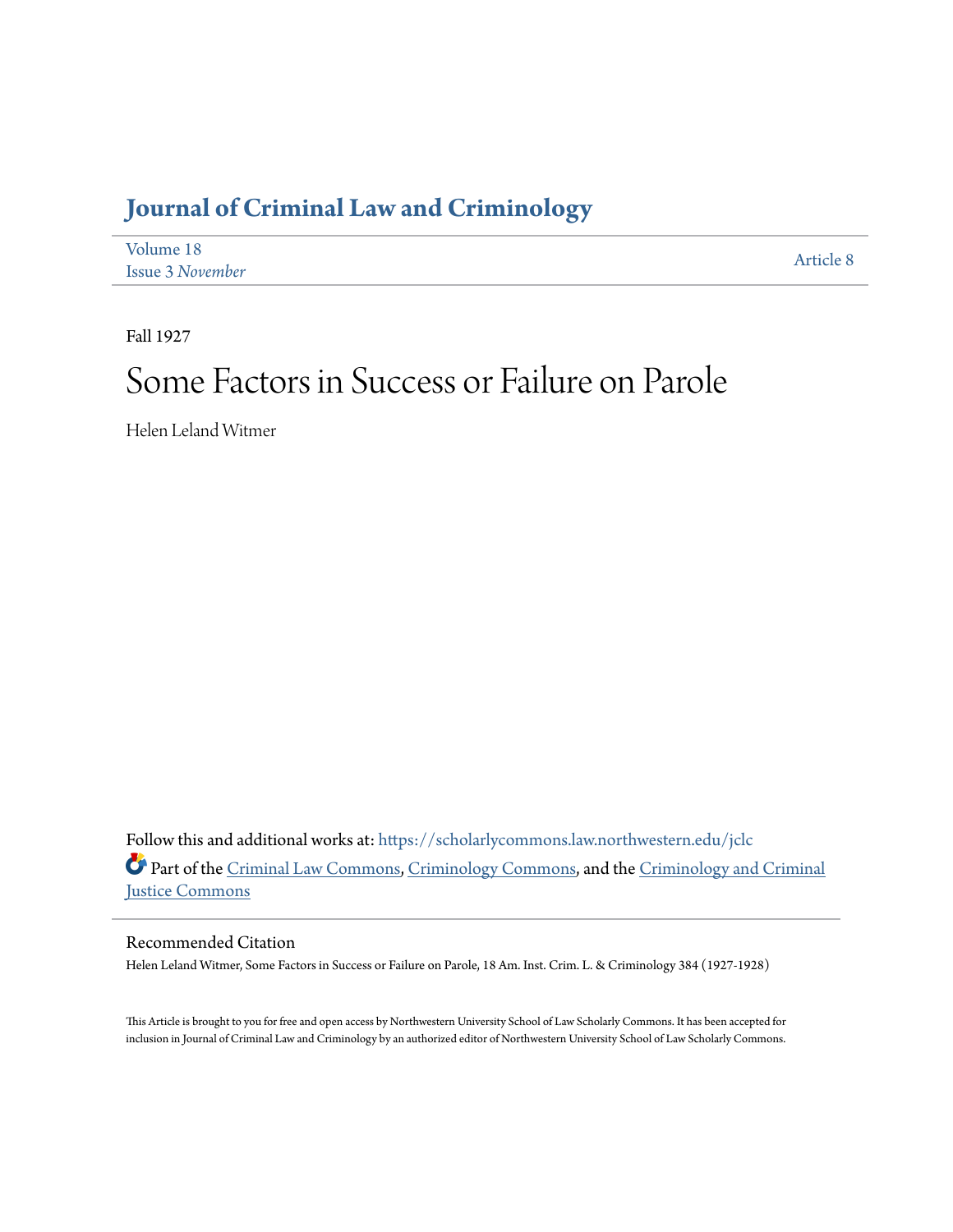## SOME FACTORS IN SUCCESS OR FAILURE **ON** PAROLE

## **HELEN LELN WITMER"**

This study was undertaken two years ago when, at the request of the Wisconsin State Board of Control, the Sociology Department of the University of Wisconsin began its investigat'on of the probation and parole systems of the state. The material for this part of the study was taken wholly from the records of the state prison and reformatory, a fact which makes the factors to be discussed only the most obvious ones, for prison records are notoriously inadequate, and these were no exception to that rule. A more fundamental limitation is the fact that this is a study of success and failure in abiding **by** the rules (or, more strictly speaking, in not being caught not abiding **by** the rules) laid down **by** the parole board for conduct while on parole. Nothing is known about success or failure, however they might be defined, after release from parole. Nevertheless, **it** was thought that some information might be secured from even so handicapped a study.

## **THE** PAROLE SYSTEM **IN** WISCONSIN

Wisconsin's parole laws follow the accepted pattern for such laws in the United States, the most outstanding difference being in the lack of an indeterminate sentence law to bolster them up. The granting of parole is in the hands of the State Board of Control, a group of three persons appointed **by** the governor and having direction of all the state's charitable and correctional institutions. It sits as a parole board once every two months at each institution and hears recommendations for parole which the institution has to offer.

To be eligible for parole a man in the prison must have served at least half his sentence, less time deducted for good conduct, or thirty years, less the same good-conduct deduction, if he was given a life sentence. At the reformatory he must have served at least nine months, the exact time of release being determined **by** a system **of** marks and grades. Chief emphasis in both institutions seems to be placed on conduct in the institution as the criterion for deciding when to recommend a prisoner for parole. Theoretically the parole

lUniversity **of Minnesota,** Minneapolis, **Minnesota.**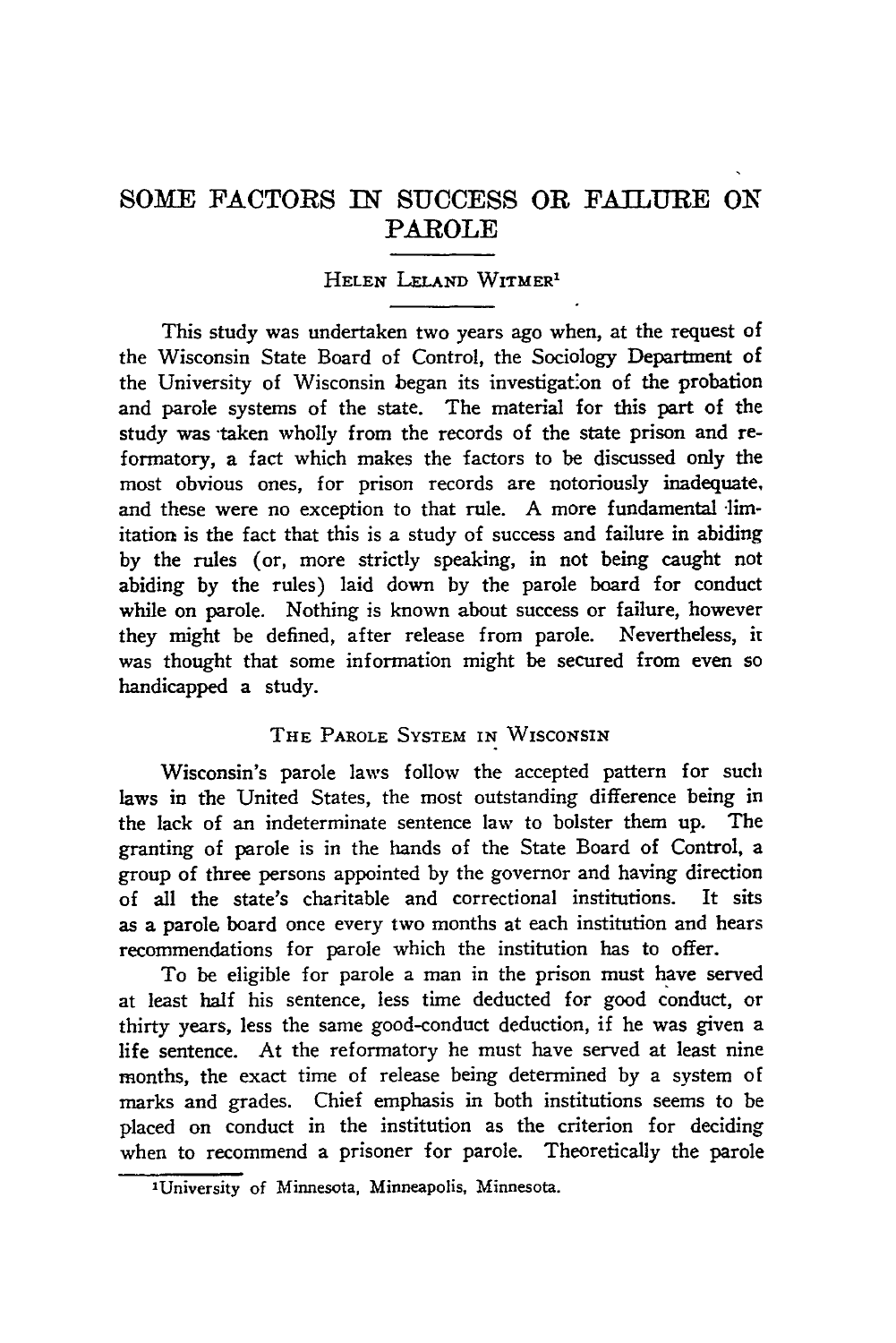officer makes a study of the home background, for his duty is to advise the parole board as to the community's attitude toward the offender and as to advisability of his parole on the basis of the "causes" of-his crime; but, in fact, this usually means nothing but a recital of the details of the offense, so far as one can judge from the available records. Letters from friends, petitions or protests from the community, the attitude of the trial judge (in the case of prison offenders) all help to determine the board's decision. Recently, since the time of this study, mental and physical examinations have been added.

In both institutions the man must have secured a job and a sponsor before he is paroled. At the prison he secures these through his own efforts or those of his friends, while at the reformatory it is the parole officer's duty to find one for him. While on parole he must stay at this job (or at another, if the warden approves the change), conduct himself honestly, "avoid evil companions, obey the laws, and abstain from the use of intoxicating liquors." He returns to the institution each month all money earned above actual expenses (this is returned to him at his final release), and his sponsor, usually his employer, certifies that the amount is correct and that he has not misbehaved during the month. This, in fact, is the supervision the prisoner receives while on parole, for, since there is but one parole officer connected with each institution, and he must act, at the reformatory at least, as the one who finds jobs and looks up past histories; it is evident that he can do little in the way of actual supervision.

The length of the parole period varies. Due to the definite sentence law the sentence of many of the parolees expires before much time has been spent on parole. It can continue until the sentence does expire, but it is the custom, especially at the reformatory, to dismiss at the end of twelve months.

## THE RECORDS SELECTED FOR **STUDY**

For nearly thirty years Wisconsin has used parole to some extent. The Reforrmatory for Men, established in 1898, had parole as a part of its system from the beginning, and the State Prison adopted it in 1907. The new Reformatory for Women, which was too new for us to study, has parole also, as do the institutions for juveniles. Our study is confined, however, to the two first-mentioned institutions.

In selecting the records to be studied we used a mixture of the methods of sampling and complete count. By March, 1925, the time of our study, there had been about sixteen hundred persons paroled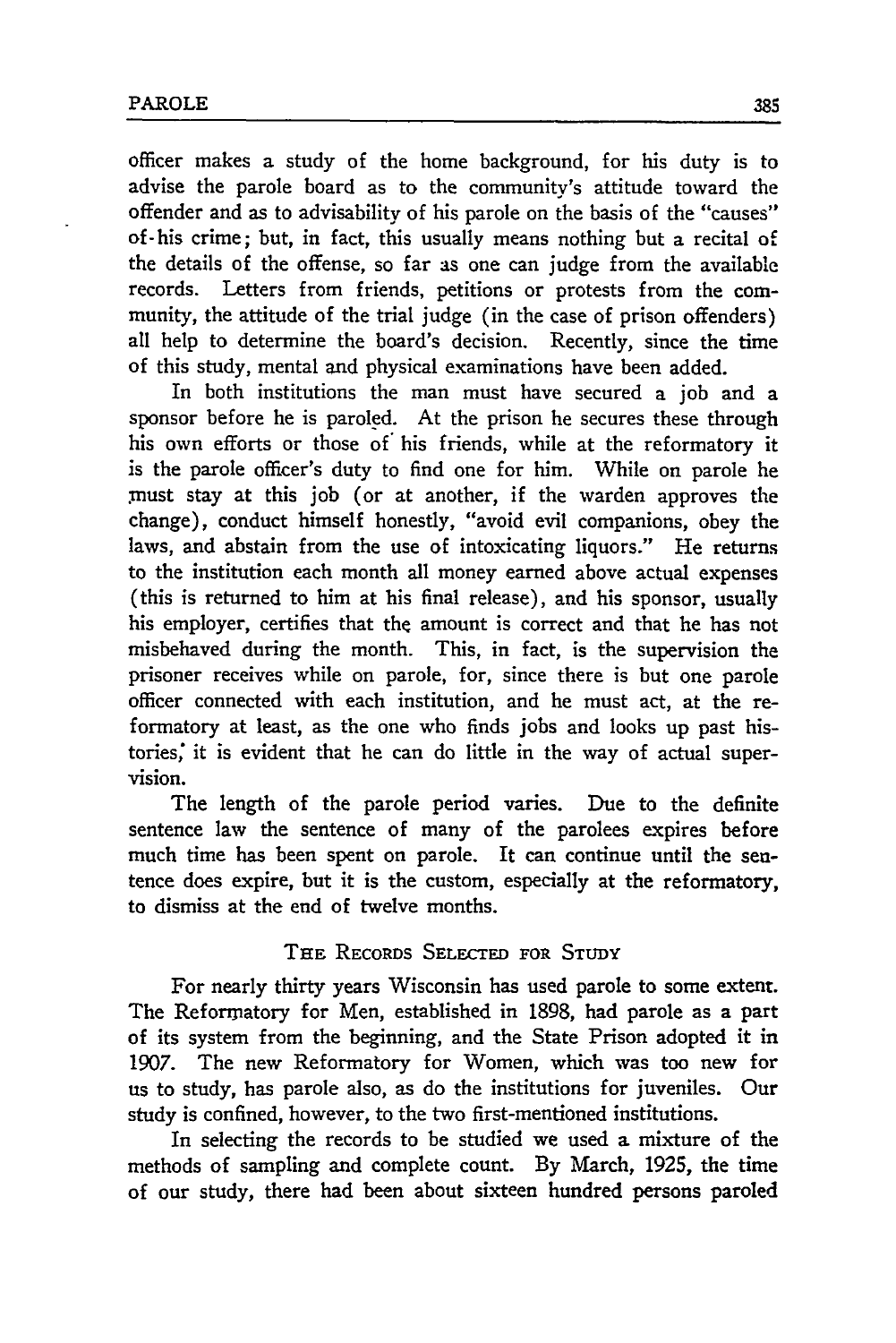from the prison and nineteen hundred from the reformatory. It was obviously unnecessary to study all these records in order to arrive at some conclusions regarding the groups. On the other hand, the number who "failed" on parole was sunll, 116 at the prison and 266 at the reformatory, and sampling seemed unjustified. Then, too, the percentage failing each year varied greatly at the reformatory, though it was quite steady from 1919 on, the time when a change of administration had been made.

What was wanted was a group from each institution of those "successful" on parole to compare with a group of "failures," success being measured by not being returned to the institution during the parole period. We finally decided to select the records for study thus. From the prison we took for our successful group the 214 who, paroled between June, 1918, and February, 1921, were not returned for violation **of** their parole agreement; for the failed. group the whole 116 who had failed since the parole system was put into operation. From the reformatory we took as a sample of the successful men the *229* successes between June, 1921, and January, 1925, and of the failures the records of 48 men between 1917 and the time of our study, about March, 1925.

The records, as we have said before, give a very inadequate picture of the men in question. The reformatory records are slightly better in that they show at what occupation the man was employed while on parole, but neither give any insight into the kind or degree of supervision that is exercised. Nothihg can be gleaned as to the social background of the prisoner; there is seldom anything that tells what sort of a person his sponsor is; and the space on the monthly reports which is to be devoted to "conditions and prospects" of the prisoner is seldom filled in. Such are the limitations which are encountered in a study such as this. Our findings, however, outlined below, may be of some interest nevertheless.

## "SuccEssEs" **AND** "FAILURES" COMPARED

Age-The age of the parolee as a factor in accounting for failure on parole seems to be of more importance in the prison group than in the reformatory one. At the prison half the violators of parole were under thirty as compared with thirty-nine per cent of the successes, and a fourth of these were under twenty-two as compared with about one-seventh of the successes. At the reformatory nearly all the prisoners are by law under thirty, and age does not seem to be so important in determining success on parole. Twenty-one per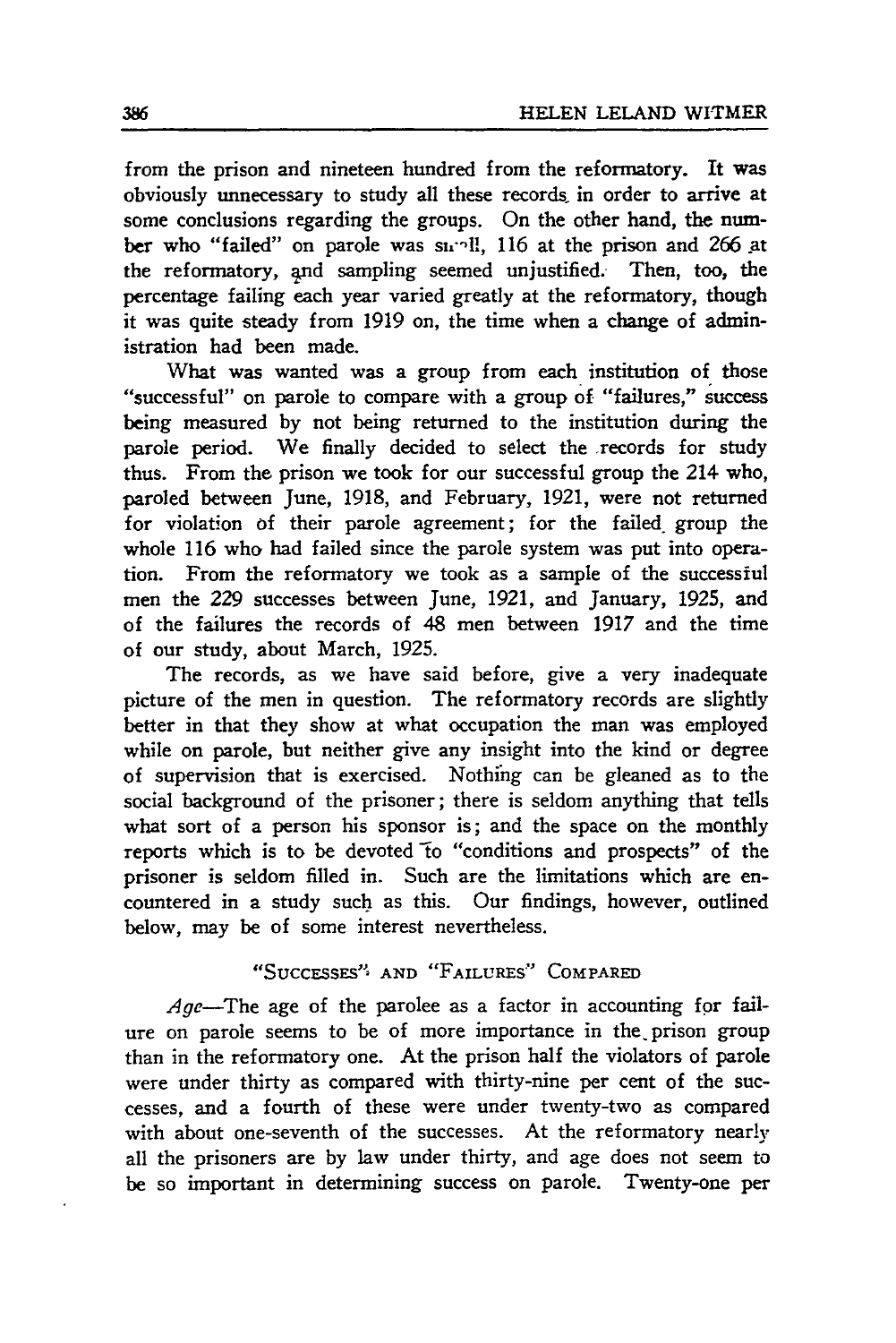cent of the failures as compared with twelve per cent of the successes were between sixteen and eighteen, but, on the other hand, fifty-seven per cent of the successs were in the nineteen to twentytwo group as compared with forty-eight per cent of the failures. The percentage of failure in general **:s** slightly higher at the reformatory than at the prison, and it may be that the difference in the ages of the men at the two institutions may be one of the reasons for this, though, on the other hand, the percentage at the reformatory has varied so greatly, running from four to twenty-seven per cent between 1908 and 1924, that the difference is probably largely administrative.

*Marital Condition-Lack* of family ties is, apparently, another slight influence in determining failure. Forty-nine per cent of the prison failures and thirty-eight per cent of the successes were single, while the reformatory figures were ninety-one per cent as compared with eighty-five. That this is not entirely a matter of age is shown by the fact that in the prison group, although men under twenty-six made up thirty per cent of those who violated parole, they made up thirty-nine per cent of the violators who were single. The conclusion to be drawn from this and the preceding discussion on age would seem to be, then, not necessarily that the younger and unmarried should not be paroled, but that they should, probably, be supervised more carefully. It may also have some bearing on the assumption that it is "safer" to release younger rather than older men.

*Use of Alcohol-In* this respect there appear at first sight to be really striking differences, both between the groups in the prison and between the prison and the reformatory. At the prison seventy per cent of the violators of parole are classed as intemperate as compared with thirty-nine per cent of the successes; and eight per cent of the violators are temperate (meaning, presumably, abstinent, for the classification is temperate, moderate, intemperate) 4s compared with thirteen per cent of the successes. At the reformatory this difference between the groups is not found, forty-six per cent of the successes and thirty-seven per cent of the failures being temperate. This apparently greater degree of temperance in the reformatory is probably not a real difference but one of classification, for only eight per cent of the successes in the reformatory group are classed as moderate users as compared with forty-three per cent in the prison.

These striking differences at the prison between the successes and failures disappear when the difference in time is taken into consideration. It will be remembered that the prison figures for failures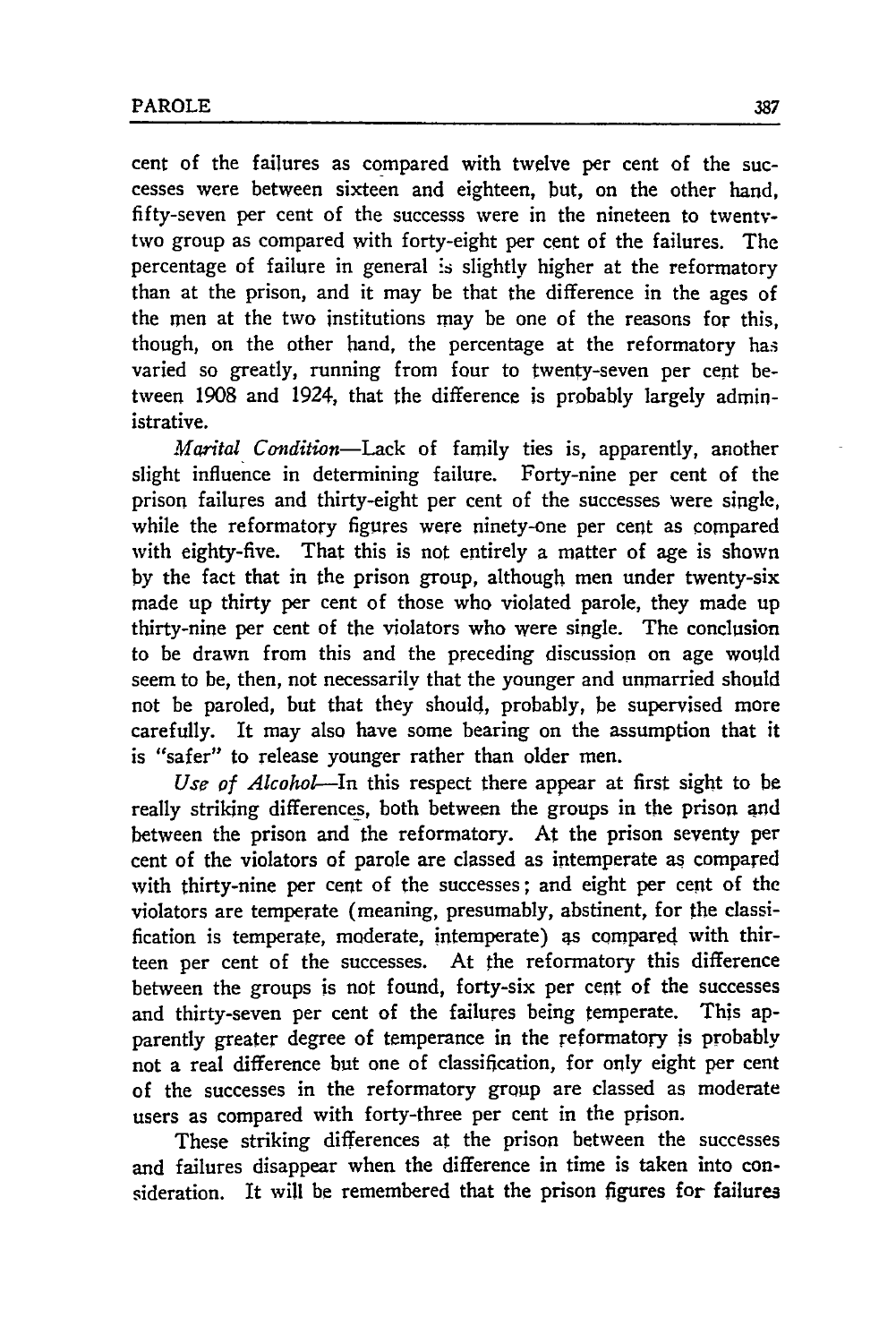include all who broke parole from 1907 on, while the successes are for the period, 1918 to 1921. When comparison is made between successes and failures for the same time period (although such a procedure gives us only nineteen failures to zompare with two hundred and fourteen successes) the differences are not so great. Forty-eight per cent of the failures are now classed as intemperate and thirty-nine per cent.of the successes; and ten per cent of the failures and thirteen per cent of the successes are temperate, figures which are much more like those for the reformatory. On the other hand, only one man in the reformatory group was returned to the institution for being drunk, while this was the offense which constituted breaking parole in forty per cent of the prison cases. Since these prison offenders are older men, on the whole, it does look as though prohibition may be having some effect on the younger offenders, the reformatory group.

*Previous record*—The first difference of real importance becomes evident in this comparison. At the reformatory seventy per cent of the successes and forty-eight per cent of the failures had had no previous record. At the prison the figures were forty-eight per cent for the successes and twenty per cent for the failures. This might seem to constitute some justification for the laws in some states which limit parole to first offenders. When, however, several previous sentences have been served the difference between the two groups largely disappears.

At the reformatory out of the twenty-three failures who had already served some sort of sentence, nine were returned to the institution because they had committed some new crime, this being seventy per cent of the number who were returned for that reason. As they constituted only fifty-two per cent of all the failures, it is evident that this is more than their proper share. The records, meager as they are, seem to show that little care was used to prevent this. Six of them were paroled back to their home communities in spite of the fact that in the case of at least three of them the records definitely showed that their home conditions were very bad. All were paid quite poorly: one received nothing, one five, one ten, three twenty-five, and one fifty dollars a month. The other two worked so short a time that their records do not show how much they earned. Since all of them had previously been sentenced for stealing in one form or another, repetition of this offense under such conditions does not seem surprising.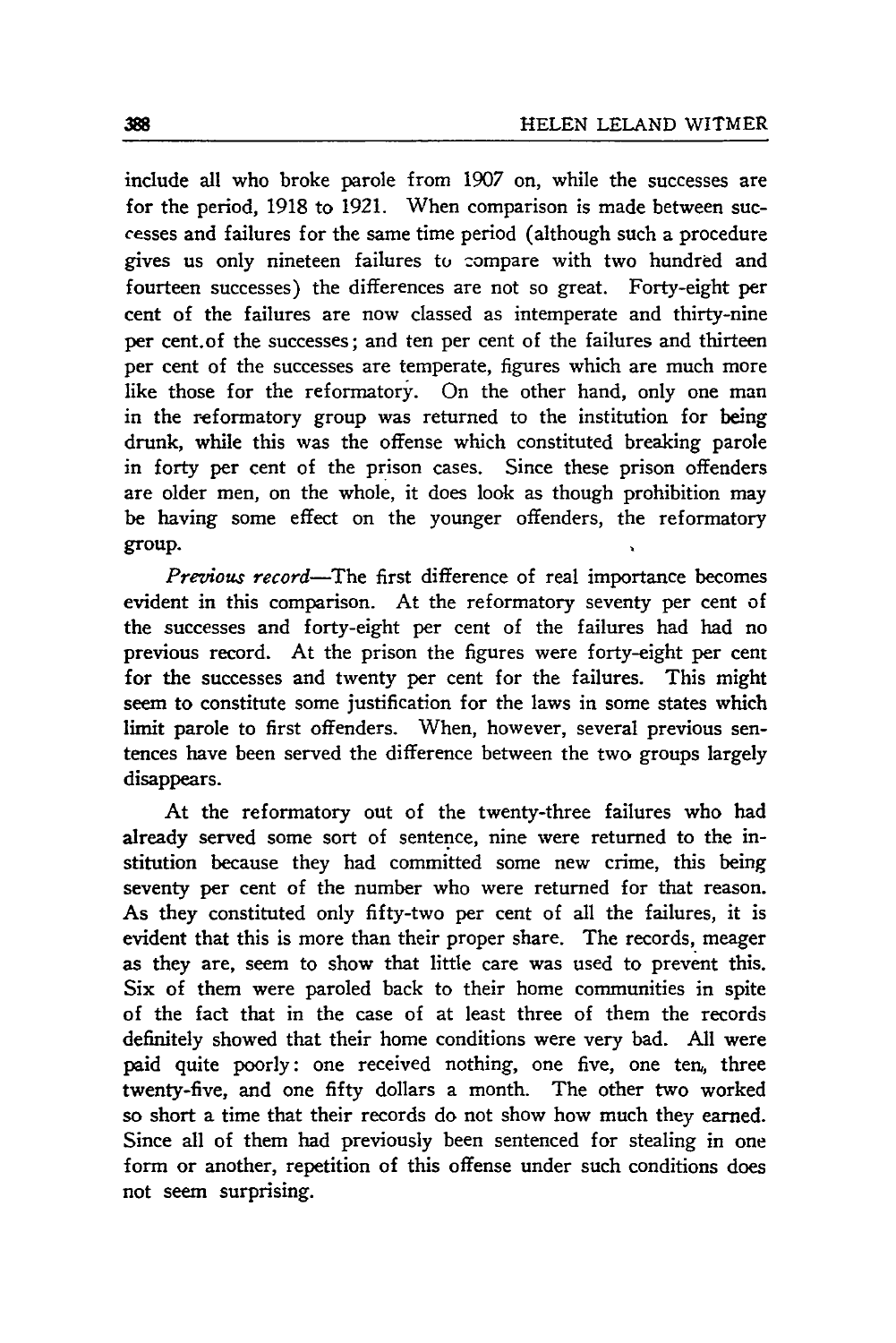*Prezious Occupation-To* compare the groups for occupations involves the difficult question of how to classify occupations. When they are grouped according to a modification of the Barr Scale for Occupational Intelligence and the Taussig Industrial Classification<sup>2</sup> the following differences show up:

#### OCCUPATION **BEFORE COMMITMENT**

|              |     |            | Prison |        | Reformatory                                                 |            |        |    |
|--------------|-----|------------|--------|--------|-------------------------------------------------------------|------------|--------|----|
| Occupational |     | Successful |        | Failed |                                                             | Successful | Failed |    |
| Groups       |     |            |        |        | Number Percent Number Percent Number Percent Number Percent |            |        |    |
|              |     |            |        |        |                                                             |            |        |    |
|              |     |            |        |        |                                                             |            |        |    |
| ш            |     | 22         | 34     | 34     | 25                                                          |            |        |    |
| IV           | 54  | 26         | 23     |        | 57                                                          | 25         | 22     |    |
|              | 18  |            |        |        |                                                             |            |        |    |
|              | 80  | 39         | 35     | 36     | 128                                                         | 56         | 15     | 35 |
| Student      |     |            |        |        |                                                             |            |        |    |
| Not stated   |     |            |        |        |                                                             |            |        |    |
| Tota         | 214 |            |        |        |                                                             |            |        |    |

According to this grouping there are no very significant differences except in the case of the fourth and sixth categories in the reformatory group. This would, seem to mean that there was a larger percentage of successes comparatively in the unskilled group and of failures in the group of moderately skilled. If this is a real difference, the reason for it is not apparent.

At the prison farmers and farm laborers made up twenty-three per cent of the successful group and only five per cent of the unsuccessful. Only two farmers and four farm laborers broke parole. At the reformatory, however, this difference was not so marked, there being twenty-one per cent of the successful and sixteen per cent of the failures in the famer-farm-laborer category. It is possible that these differences are due to the greater ease of abiding by the law that may exist in the country; or it may be merely that the chance of being detected not abiding is smaller there.

Offense Causing Commitment-At both institutions the chief difference between the groups is found in the category, offenses against property. Sixty-six per cent of the prison men who broke parole

<sup>2</sup> This particular classification was devised by the Institute of Child Welfare of the University of Minnesota. Descriptions of the scales on which it is based are to be found in *Genetic Studies* of Genius, by Terman et al., pages 66-72.

In general Group I includes the professions; II, officials, managers and the semi-professions; III, such categories as city and county officials, foremen, com-<br>mercial travelers, clerical workers, real estate and insurance agents, the more<br>skilled trades, machinists and mechanics; IV, such as sales men, farmers, the less skilled trades, most of the transportation occupations; V, such as semi-skilled operatives, teamsters, newsboys, elevator tenders, porters, servants; VI, laborers of all kinds.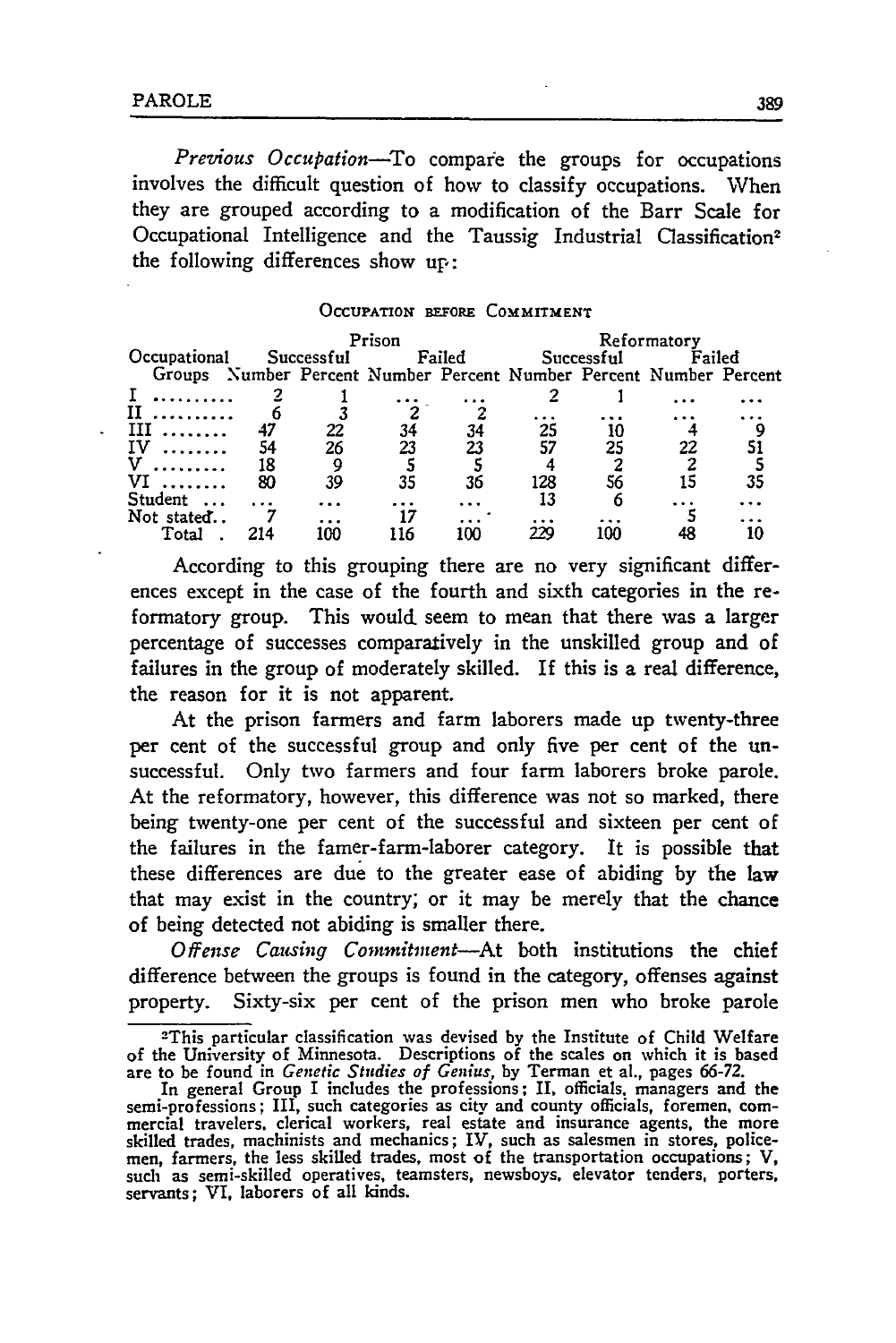and fifty per cent of those who did not had been sentenced originally for this class of offense, while at the reformatory the percentages were ninety-three as compared with eighty-four.

There has been a tendency in most states to limit parole to persons committing certain crimes. Especially has there been a feeling that persons committing murder or rape should not be paroled, and this, in some states has been extended to making parole difficult for any sex offenders or gunmen. The results in Wisconsin show that this feeling is unjustified in so far as it is based on a belief that these men are more likely to repeat their offenses. In contrast to the twenty-four men who were sentenced for adultery and were successful on parole, there were only two who broke parole, and only two others who were sentenced for rape in contrast to the ten successful parolees. The two men sentenced for rape were apparently subnormal and should not have been paroled. The one was sent to an insane hospital, where he committed rape again, and the other was returned to prison for another sexual offense. In the records of the two failures who were sentenced for adultery originally, there is nothing to show that they differed from the average parolee. The one was returned for being drunk and the other for leaving his place of employment, neither an offense at all peculiar to that class of men.

Those sentenced for burglary, forgery, and larceny make up fiftysix per cent of the men who broke parole. While thirty per cent of all the men returned to prison were convicted of a new offense, thirty-six per cent of this group were so accused. This is even more striking among those convicted in the first place of forgery. There were twenty-one such men among the parole violators. Eight of these broke parole by forging a second time, and three others, who had been convicted of burglary and larceny originally, forged while on parole. No other men committed forgery during their parole period. Forgery, also, makes up fifty per cent of the crimes for which the men who broke parole in this way were returned to prison. So, altogether, there seems to be some connection between this type of offense and failure to keep parole, a conclusion that is reinforced when we notice that only nine of the men successful on parole had forged. In general, then, it is the men who commit the lesser offenses who are likely to repeat them while on parole.

*Length of Sentence-At* the prison the percentage of failures whose sentence had been one year or less is higher than that of the successes, but the reverse is true at the reformatory. When to this one-year group at the prison is added those whose sentence was for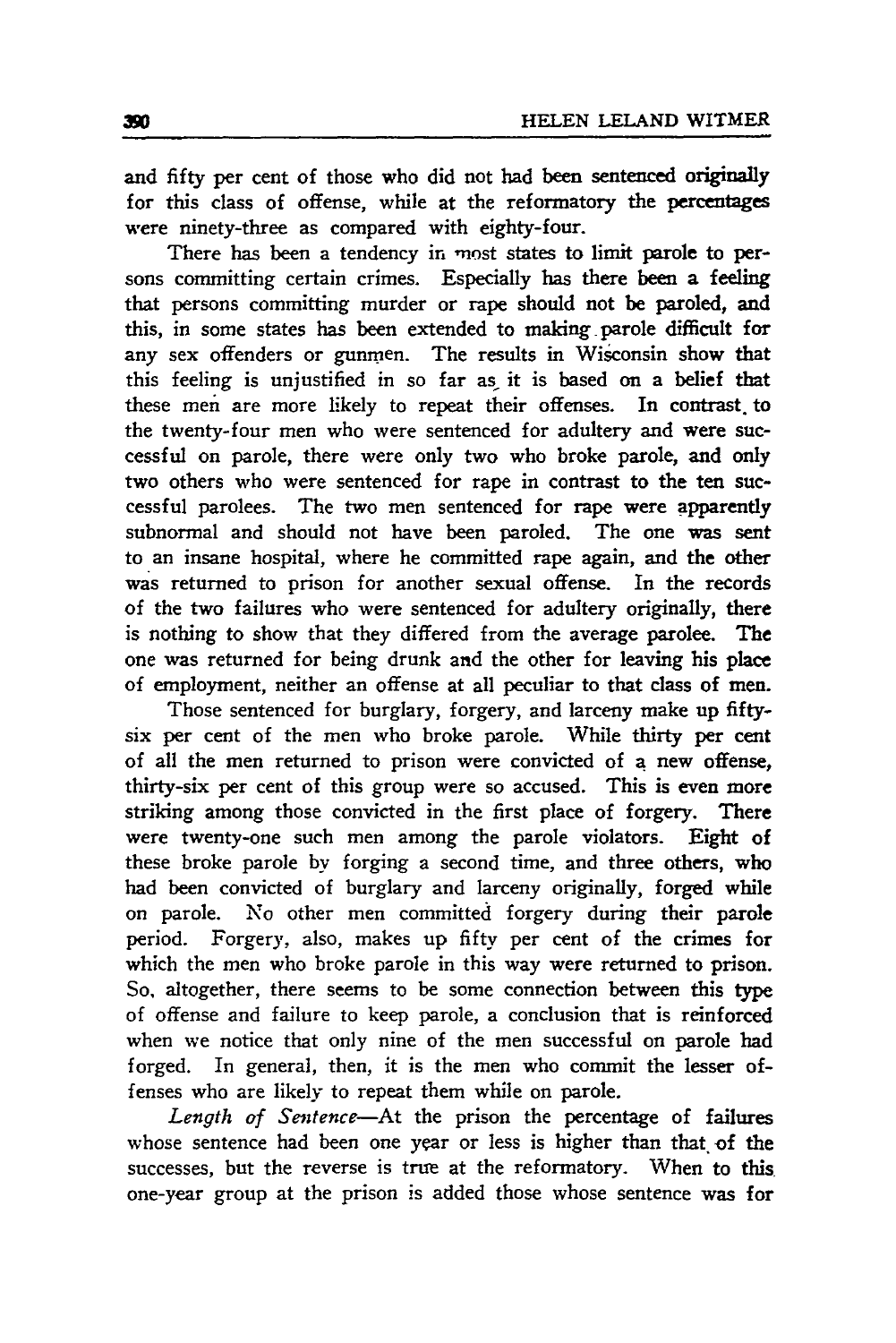two years, the difference between the successes and failures disappears, and the percentages parallel each other for the longer sentences, as is the case also at the reformatory.

At the latter institution, however, parole can be granted any time after nine months have been served, so that a more accurate picture of the differences is secured by noting the time actually served rather than the length of sentence. A slightly larger per cent of those who failed were released at the minimum time (twentyeight per cent as compared with twenty-four), but when those released within a year are included, the percentage becomes higher for those who were successful; and there are more who failed after being in the reformatory more than eighteen months than were successful. On the whole, then, it would seem that increasing the time spent in the institution is not any guarantee of greater success on parole. This conclusion would seem to raise grave doubts as to the effectiveness of the whole penal system, especially as it has already been shown that what are generally considered the more serious offenders do not break parole as readily as do the less serious ones.

Length of Parole Period-The men who broke parole, of course, did not serve out their full parole period, but the comparison is interesting in order to see how long it was before they did break parole. At the prison eighty-eight per cent of the failures broke parole within six months, and sixty per cent within three. That would look as though there were some justification for the short parole period, for none were held more than fourteen months and fifty-eight per cent were held less than six. On the other hand, half the men who violated parole after six months did so by committing some new crime, which makes it appear that the period of supervision should not be shortened too much. The fourteen per cent who broke parole within a week were returned to the institution either for drunkenness or for leaving their work.

At the reformatory the defects of the definite sentence system are to be seen in the fact that practically half the successful men were on parole seven months or less, due to their having to be released when their short sentence of one to two years were up.

As at the prison, a large per cent who do fail do so within a rather short time, eighty per cent within five months and nearly fifty. per cent within three. But again, as at the prison, seven out of the nine who failed after six months did so by committing new offenses. It seems, then, a fair conclusion that those who are going to fail by breaking some minor rule do so within a rather short period, less than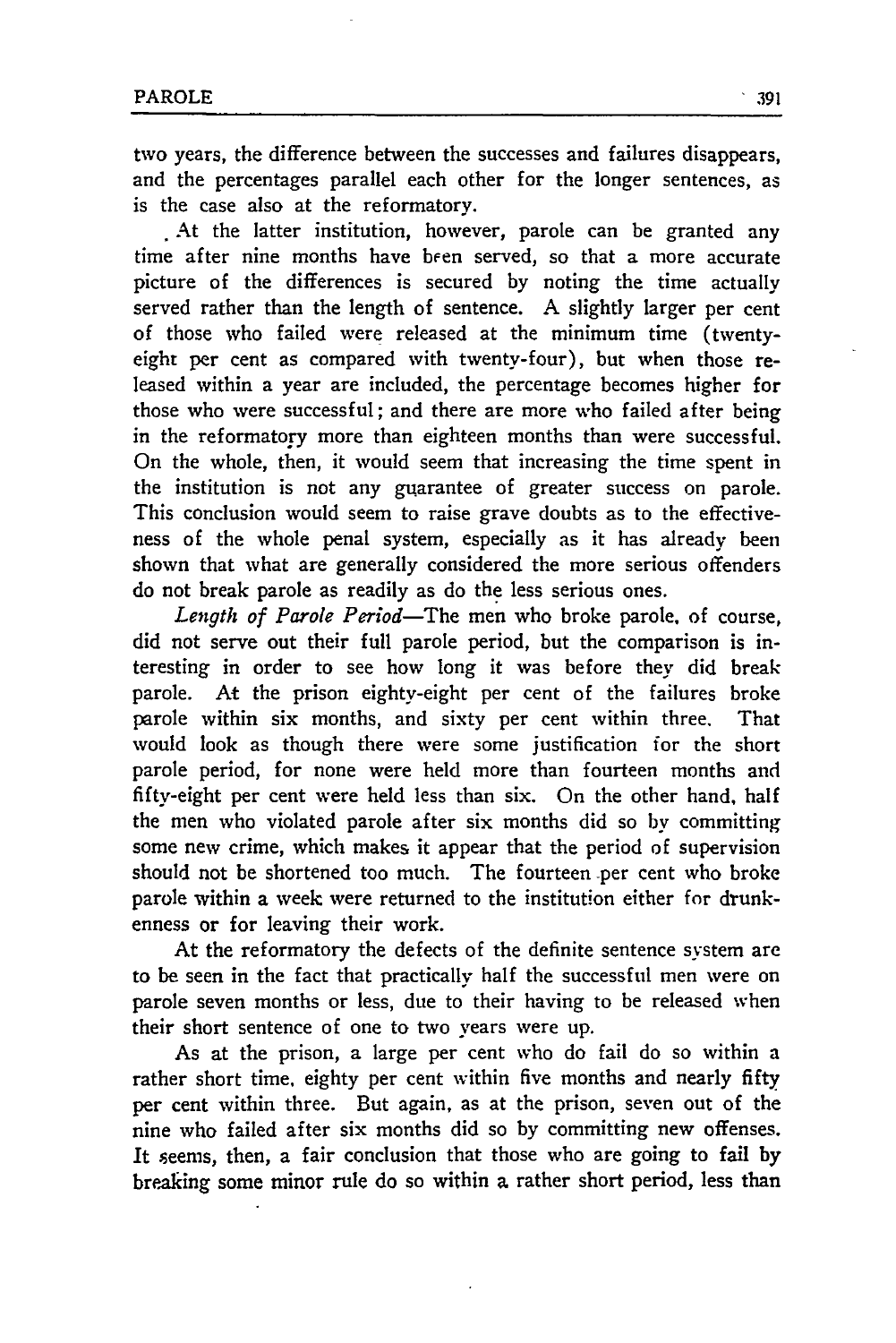six months on the whole, while those who commit new offenses on parole usually do so late in their parole periods; and this would seem to be a sufficient justification for longer supervision on parole.

The records at the reformator were slightly more complete than those at the prison, so that for the next few topics we have information for only the reformatory groups. In some of the cases this is due to the fact that the system there was different from that at the prison.

*Marks Recieved in the Reformatory-Progress* in the reformatory is shown by the grade a man is in, and this is based on the number of marks he fails to receive. If he spends six months without receiving more than four marks he is advanced to the first grade, and he must remain there for three months without receiving more than three marks before he is eligible for parole. It was found in a study at the Massachusetts Reformatory that the parole violators received newer marks than did the parole successes.3 While this is not true in the Wisconsin institution, still the differences are not great. Twentyfour per cent of the successes and sixteen per cent of the failures received no marks against them; but, on the other hand, five successful men had from twenty-five to thirty-nine marks while none of the failures had more than twenty-three. The number of marks, then, does not seem to be a good criterion of success or failure. But if progress in reformation is measured by marks, and marks have little to do with success in the life outside, might it not be questioned whether what is called reformation inside is any real indication of preparation for life outside?

*Grades in the Reformatory School-Only* those attend the school who have not already completed the sixth grade outside. Of those who did attend there were more successful men with high grade in their studies and more with very low than was the case with the failures. The fact, however, that there were thirty per cent of the successes with grades above ninety as compared with the eleven per cent of the failures, and that there was a larger proportion of the successes who did not have to attend at all (fifty-one per cent as compared with forty-one) suggests that the successes may be of greater intelligence or more persistent in their efforts, or that their greater previous schooling was a factor in their success.

*Superintendent's Recommendations as to Parole*-The *impression* the man makes on the institutional authorities is doubtless summed

<sup>3</sup>Warner, Sam, *Factors Determining Parole from the Massachusetts Reformatory,* Journal of Criminal Law and Criminology, 14:193.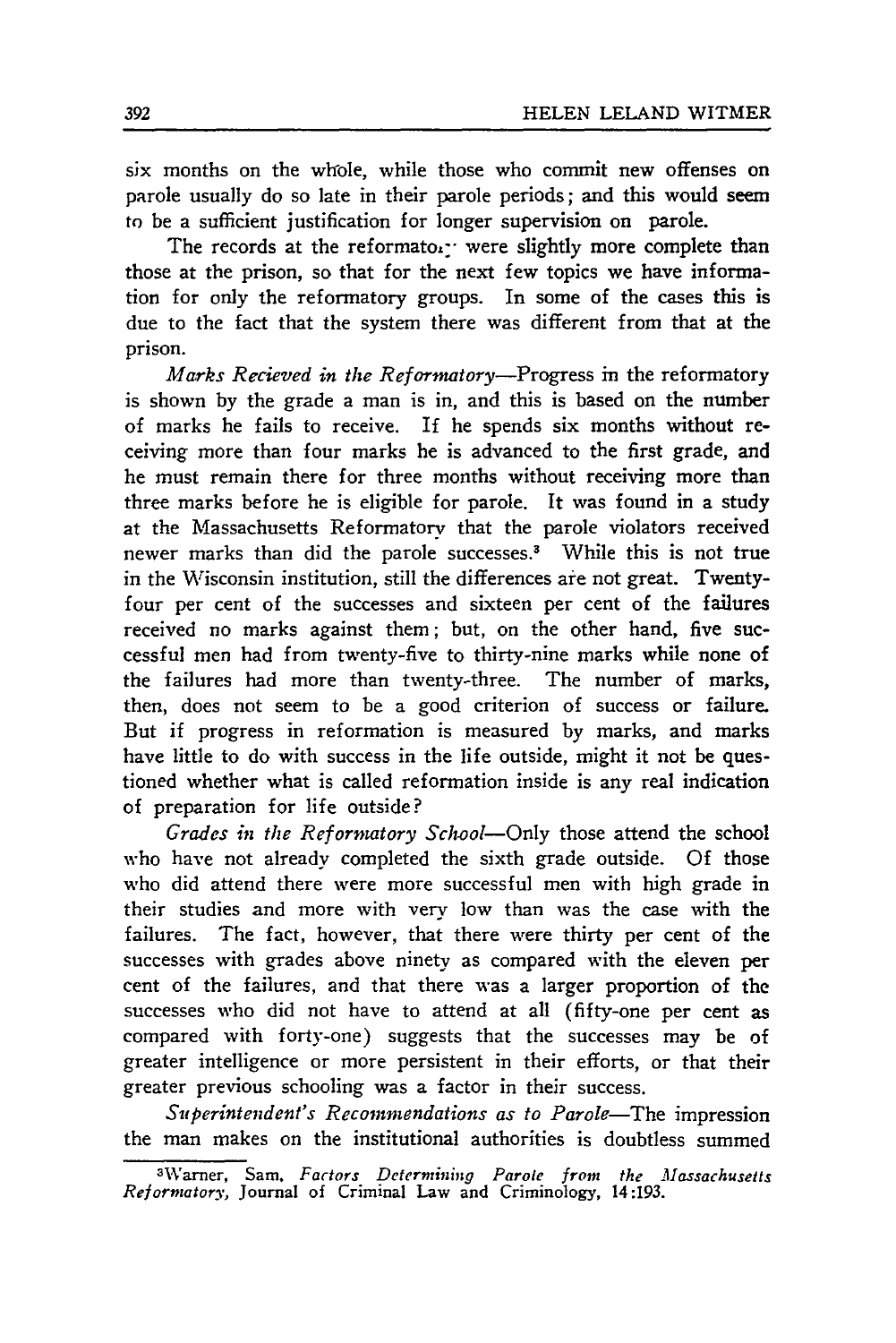up in the superintendent's recommendations. The high correlation of this with success on parole may have some bearing on the moot question as to whether parole should be granted by the institution authorities or by some outside board. In eighty-seven per cent of the cases which later proved to be successful he recommended that parole should be granted in contrast to the fifty-five per cent who failed. He recommended that nine per cent of the successes should have their parole deferred and that four per cent should not be granted parole. The corresponding percentages for those who later failed were twenty-four and twenty-one.

*Place of Residence before Commitment-Places* of residence were classified as follows: Milwaukee, towns over 1,500, those under **1,500,** out of the state. Eighteen per cent of the failures came from Milwaukee and thirteen per cent of the successes, a difference which is probably not significant. Forty-six per cent of the successes came from the towns of over **1,500** as compared with thirty-four per cent of the failures, while the difference was also slightly in favor of the successes in the villages and open country. Twice as many of the failures, twenty-five as compared with twelve per cent, came from out of the state as did the successes, which may mean that this was a group with a more roving disposition and that this disposition is not so likely to prove successful under the supervised parole conditions **!**

*Type of Community to Which They Were Paroled-The* open country is the favorite place to which to send any defective or delinquent group in the eyes of most social theorists. It appears, however, that with this reformatory group it was not very conducive to good conduct on parole, for forty-one per 'cent of the failures were sent there or to villages under 1,500 population and but twenty-two per cent of the successes. Milwaukee too had a higher share of failures, forty-four per cent as compared with thirty-seven, while the towns of 1,500 and over seemed most conducive to success. Many who failed in the country did so by leaving their place of employment, a fact which will be discussed at greater length under that topic.

*Occupation on Parole-The* record for this also was to be found only at the reformatory. The principal trades taught there are stonecutting and tailoring, though many men are employed in the machine, blacksmith, and plumbing- shops, and in the bakery, laundry, and on the farm. The trades, however, are taught definitely with the idea of preparing the men for jobs after being released, and it would seem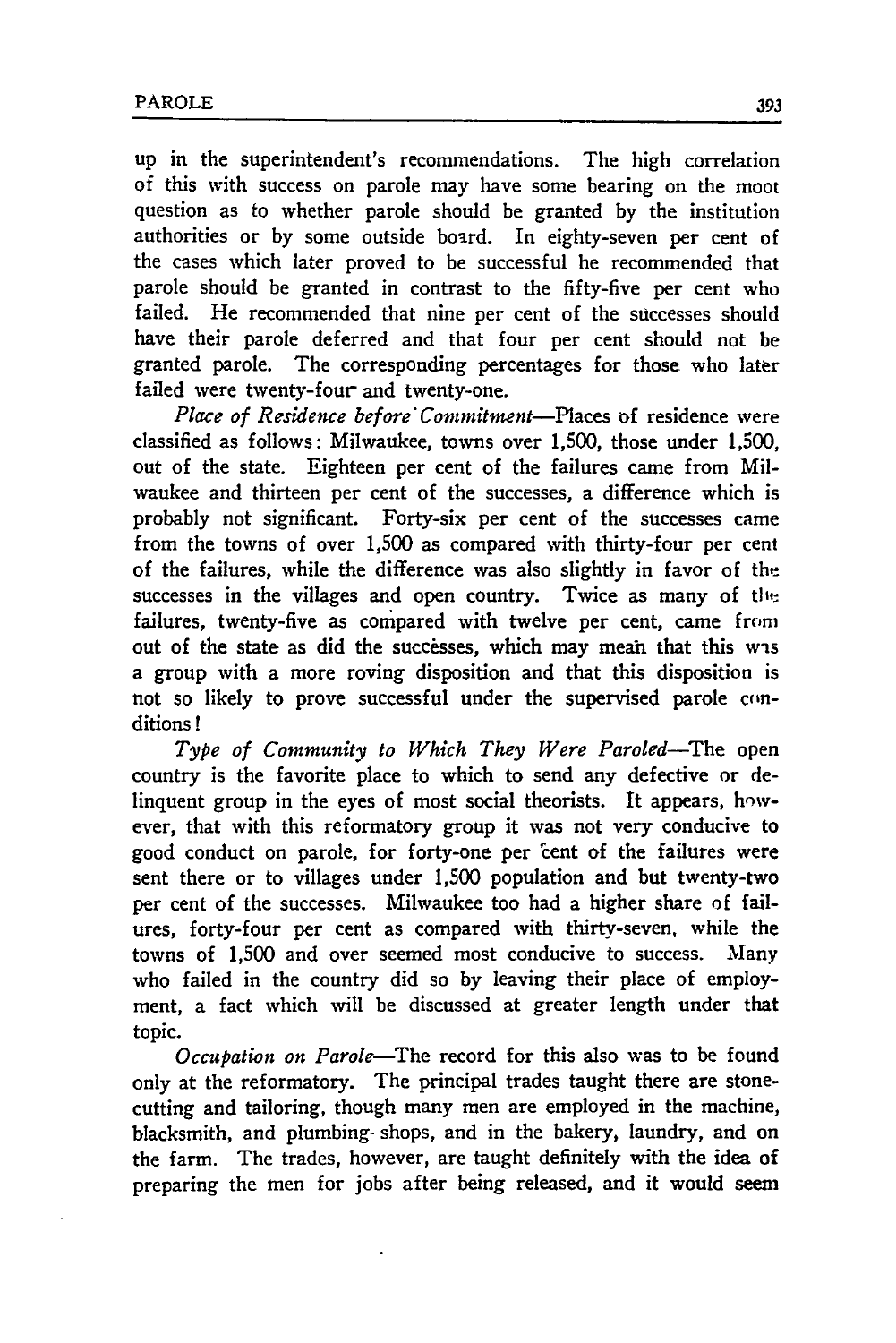reasonable to expect that a certain proportion of the men would be placed in these trades while on parole. As a matter of fact of the two hundred and seventy-seven records studied, one shows the man placed as a stone-cutter and one as a tailor. He had been a tailor before commitment to the reformatory. The training in the blacksmith shop was made use of in the case of two men. The plumbing shop yielded one plumber's assistant, and the bakery one cook.

If they are not placed in the trades for which they have been trained while in the institution, it might be expected that they would be placed at those at which they worked before commitment. This is apparently done to a much larger extent than is true of the trades for which they were trained while in the reformatory, forty-three per cent of the successful and thirty-three per cent of the failures being so placed. Nevertheless, there is much of what appears to be mere putting of men in any job that is available. Placing a bookkeeper.as a saw mill operative, a florist as an auto mechanic, a farmer as a store clerk, and a moulder's helper at housework seems somewhat peculiar on the surface, although, of course, there may have been reasons for this that the records do not reveal.

The fact that so many fail when placed on a farm may perhaps be accounted for on this basis of lack of relationship between former job and the one they have on parole. Only five of the seventeen failures who were placed on farms had been farmers or farm laborers previous to commitment, and fourteen out of the seventeen violated parole by absconding. On the other hand, of the fifty-seven successes who were placed on farms thirty had been farmers or farm laborers previously. Thirty-eight per cent of the failures were placed on farms during their parole period and but twenty-five per cent of the successes. It is evident that the country by itself is no guarantee of success on parole.

The other surprising fact which is disclosed by a comparison between jobs before commitment and those on parole is the small percentage of failures who were paroled as unskilled laborers, only two per cent as compared with the nineteen per cent of the successes. It' would look as though men were more successful when placed in jobs that are simpler rather than more complicated than those they held previously. Examining the large group of successful laborers more carefully, we find that practically sixty per cent of them had been laborers before, which is in line with our theory that men do better in jobs for which they have been fitted either by training in the institution or, as in this case, by previous experience. Then,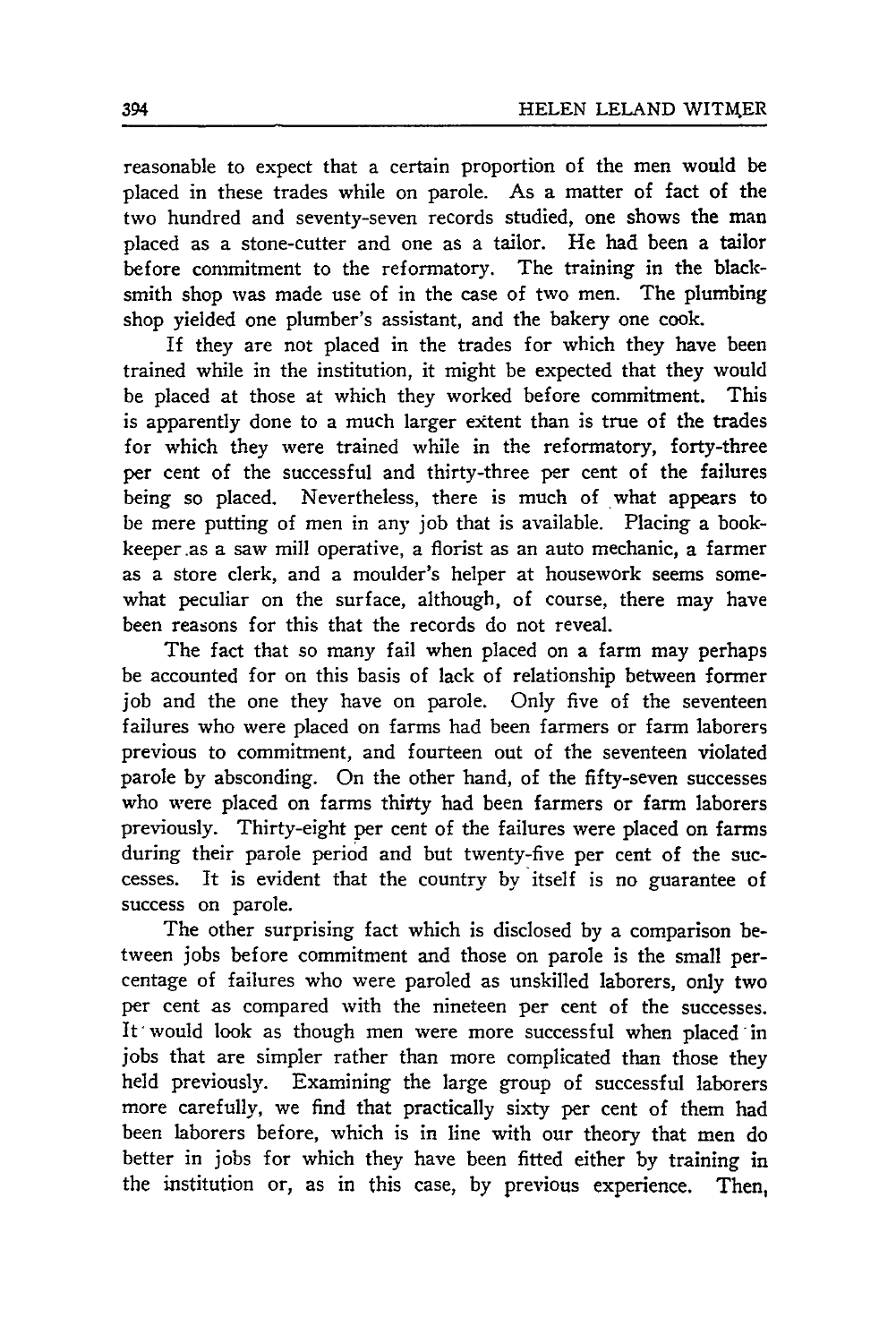too, there are only two men, bookkeepers, who appear to be definitely out of place in their parole job of laborer. The one laborer who did fail on parole was returned for forgery. He had been earning twentynine dollars a month on parole!

*Amount of Monthly Earniigs-The* group of failures at the prison extend over such a long period of time as compared to the successes that it is impossible to compare their earnings without making careful allowance for changes in the value of the dollar. This is not true to the same extent in the reformatory group, and comparison there seems justified without any refined corrections, though there is the difficulty that men paroled to farms receive little in addition to their board and room. However, taking the raw figures, we find that fifty-seven per cent of the failures were paid less than thirty dollars a month as compared with only twenty-one per cent of the successes. The percentage of the failures paroled to farms was considerably lower than this, so low farm wages cannot account for all this difference. With forty-six per cent of the successful earning more than seventy dollars a month and only sixteen per cent of the failures, it may well be suspected that this is one cause of failure on parole.

*Offenses Constituting Failure on Parole-We* have tried to get at some of the possible factors which may lie back of failure on parole and have found slight differences between the groups compared in age, marital condition, use of alcohol, previous record, type of offense, grades in the reformatory school, and type of community tc which they were paroled. Larger differences were found in regard to the superintendent's recommendations as to parole, the occupation at which they were placed on parole, and the amount of money they earned. Previous occupation, time served in the institution, marks received in the reformatory seem to have little relationship to success of failure. Although few of the differences are very large, the fact that they run in the same direction in almost every case in both the prison and the reformatory seems to indicate that they are real differences nevertheless.

Now, of those who do break parole, what are the offenses which constitute that breaking? Are they such as to endanger the community and thus constitute a challenge to the whole parole system? At the prison about twelve per cent of all the men paroled from 1907 on violated the terms of their agreement. At the reformatory the percentages fluctuated greatly, but for the period covered **by** this study the percentages of violation averaged about thirteen. In the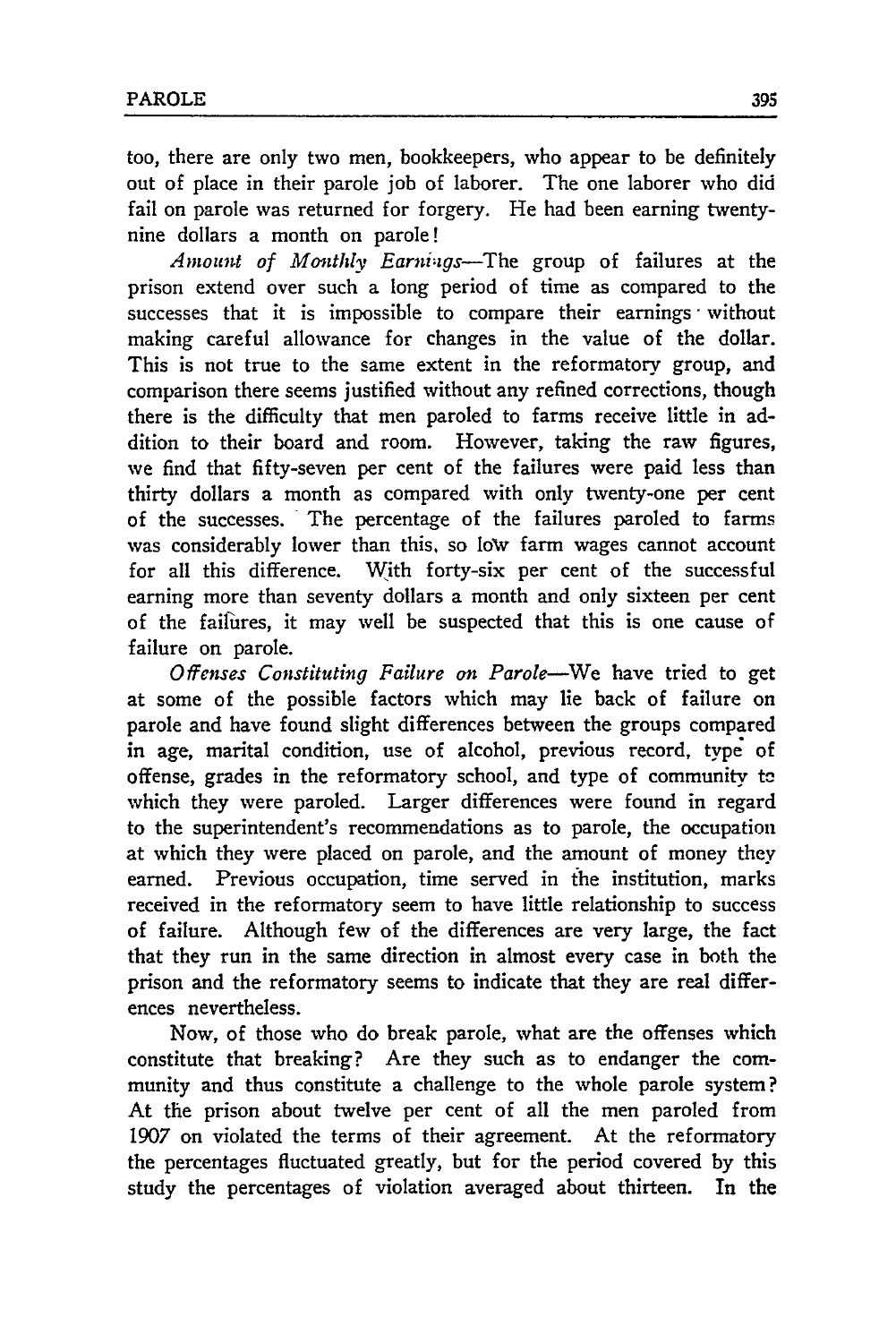table below we have the percentages of these who broke parole by committing some new offense, the only type of breaking that is of real importance to society. And we find that these make up but two to three per cent of all the men paroled! With such a record the present outcry against parole seems quite unwarranted.

|                                                         |        | Prison  | Reformatory |                |  |
|---------------------------------------------------------|--------|---------|-------------|----------------|--|
| Offense                                                 | Number | Percent | Number      | Percent        |  |
| Committed new crime                                     | 19     | 20      | 13          | 28             |  |
| Assault                                                 | 1      | .       |             |                |  |
| Burglary                                                |        |         | 3           |                |  |
| Forgery $\dots\dots\dots\dots\dots\dots\dots\dots\dots$ | 9      |         |             |                |  |
| Indecent exposure                                       |        |         |             |                |  |
| Having burglar tools                                    |        |         |             |                |  |
| Larceny                                                 |        |         |             |                |  |
| Non-support $\dots\dots\dots\dots\dots\dots$            |        |         |             |                |  |
| Operating auto without consent<br>of owner              |        |         |             |                |  |
| Rape                                                    |        |         |             |                |  |
| Embezzlement                                            |        |         |             |                |  |
| Drunkenness                                             | 34     | 35      |             | 2              |  |
| Lazy and indifferent                                    | .      | .       |             | $\overline{c}$ |  |
| Left employment                                         | 34     | 35      | 32          | 68             |  |
| Returned of own $accord$                                | 1      |         |             |                |  |
| Unsatisfactory work                                     | 6      |         |             |                |  |
| Died                                                    |        |         |             |                |  |
| Insane                                                  |        |         |             |                |  |
| Not stated                                              | 23     |         |             |                |  |
| Total                                                   | 118    | 100     |             | 100            |  |

#### **OFFENSES CONSTITUTING** FAILURE **ON** PAROLE

When we look at the type of offense **by** which they broke parole, the situation is seen- to be even less serious. In the whole history of parole at the prison, nearly a twenty year period, one man broke parole **by** committing rape and one **by** assault; the other seventeen, as well as all those at the reformatory, committed offenses which were not such as to warrant the cartoons and articles which have been circulated against the parole system. The large percentage who violated **by** leaving their work may be a reflection on the system of placing, while drunkenness is again seen to be an offense of the older, possibly pre-prohibition, type of man.

*Conduct after Release from Parole-Any* real estimate of success must be based on conduct after final release; but this, as was stated at the outset, is beyond the scope of this study and is probably beyond any study in the present state of penal statistics. However, a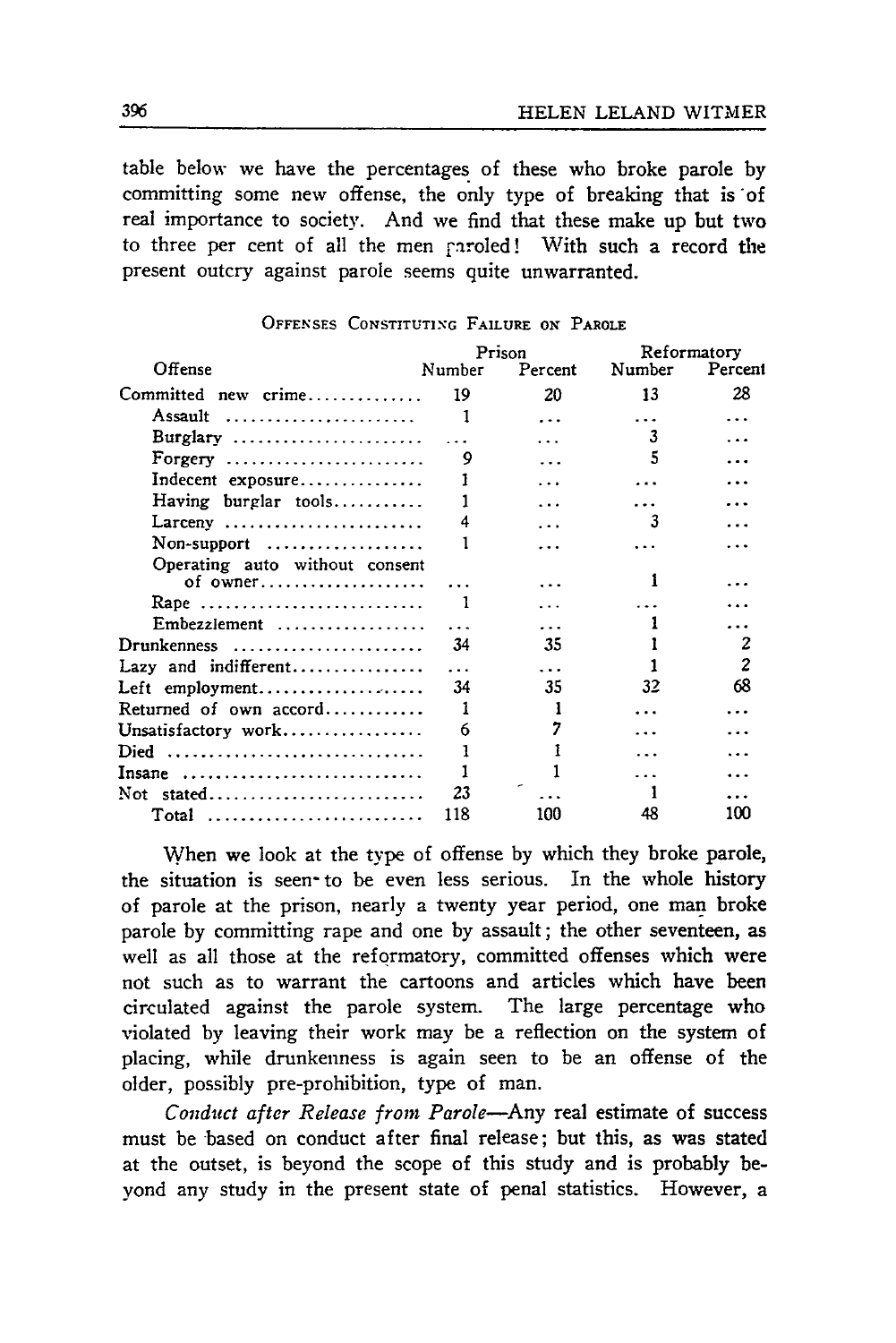partial record of recidivists is to be found by means of the Bureau of Criminal Identification, to which all federal and many state prisons send finger prints of all their prisoners. The Reformatory is one of the institutions which registers with this Bureau, and records of its men can thus be traced in so far as they are subsequently committed to some of the larger institutions. The inadequacy of this check-up is evident, but as a comparison between successes and failures it is interesting.

Of the two hundred and twenty-nine successful men, five were subsequently committed to one of the institutions listed with the Bureau. They were as follows: one to the Wisconsin State Prison for burglary and one for forgery; one to the Indiana State Prison for passing a fraudulent check; one to Kansas for desertion; one to Ohio for rape; making about two per cent in all. Of the fortyeight who .failed, four were subsequently committed to these institutions, nine per cent of the total failures. Three were sent to the Wisconsin State Prison for burglary, larceny, and forgery, respectively, and one to Illinois for robbery. Three of these had broken parole by leaving their place of employment and one by committing burglary.

It may be objected, quite validly, that these percentages of two and three, which are the percentages of those breaking parole by committing a new offense, give but one part of the picture and that many more than those shown above commit offenses after their parole period is over or even commit them, undetected, during the period itself. In answer to the latter argument we may say that legally and for all statistical purposes a crime becomes a crime only when it is detected-at least it is only such as are detected that enter into the problem that we are now discussing; and there seems to be no reason for supposing that the surveillance by the police is less strict in the case of men on parole than it is of the ordinary citizen.

As to those who commit new offenses after they are released from parole, they constitute no argument against the parole system unless it can be shown that a larger proportion of paroled men become recidivists than of those who served out their full term in prison. If this is not the case-and no adequate study has been made to show whether it is or not-then the fact that so few men violate parole by committing new offenses would seem to constitute a serious argument in favor of retaining and improving the parole system, for it is manifestly a more economical and humane system than is that of long sentences in prison.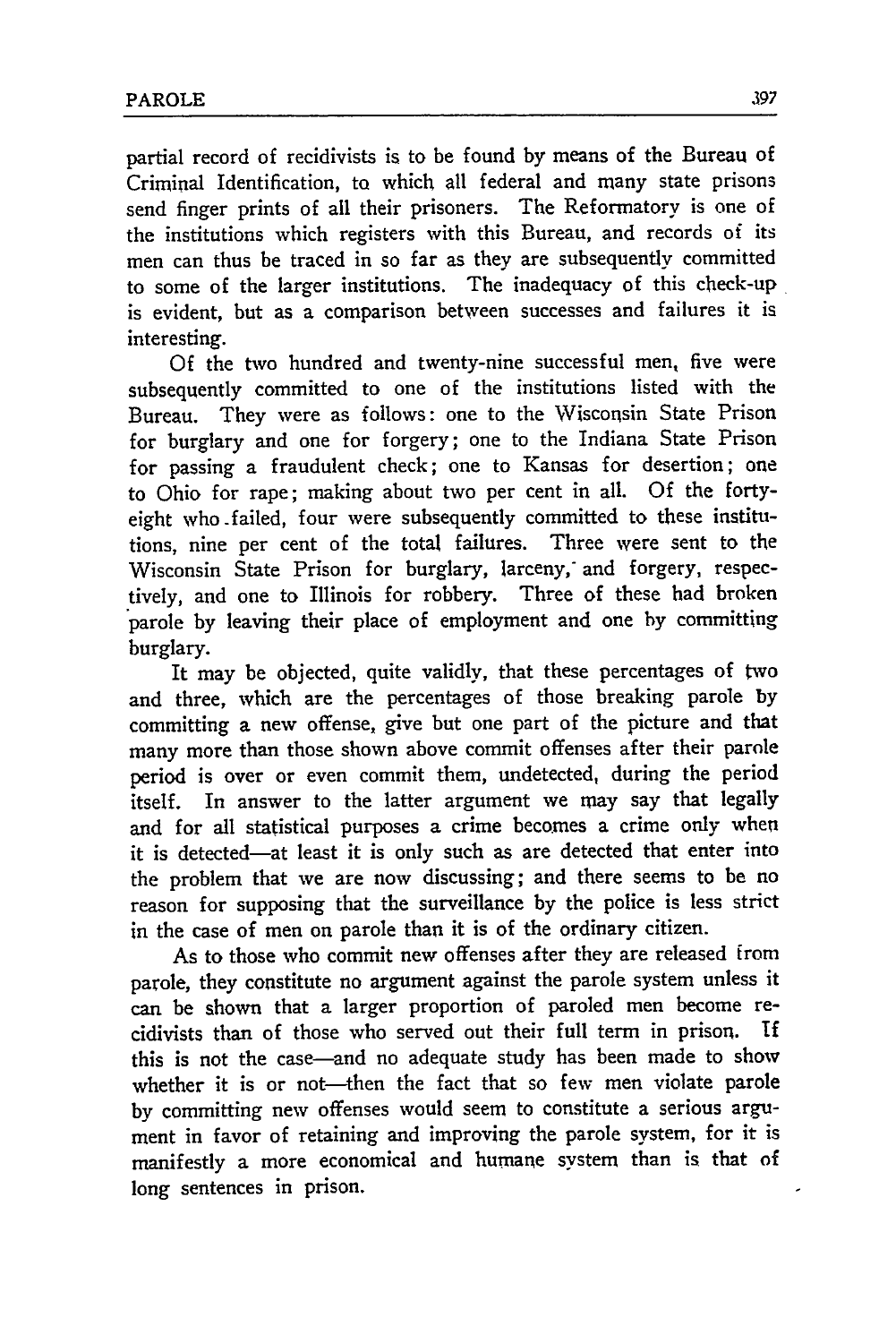|                                          | Prison         |     |     |          | Reformatory |                |                |     |  |
|------------------------------------------|----------------|-----|-----|----------|-------------|----------------|----------------|-----|--|
| Age                                      | <b>Success</b> |     |     | Failure  |             | <b>Success</b> | Failure        |     |  |
| Groups                                   | No.            | %   | No. | %        | No.         | %              | No.            | %   |  |
| 16-18                                    |                |     | .   | $\cdots$ | 28          | 12             | 9              | 21  |  |
| 19-22                                    | 12             | 6   | 13  | 12       | 129         | 57             | 20             | 48  |  |
| $23 - 26$                                | 29             | 14  | 20  | 18       | 51          | 22             | 11             | 26  |  |
| $27 - 30$                                | 40             | 19  | 19  | 18       | 21          | 9              | $\overline{c}$ |     |  |
| $31 - 34$<br>. <b>.</b>                  | 34             | 16  | 25  | 22       | .           |                |                |     |  |
| 35-38<br>. <b>.</b> .                    | 30             | 14  | 8   |          | .           |                | .              |     |  |
| 39.42<br>. <b>.</b>                      | 22             | 10  | 12  |          |             |                | .              |     |  |
| 43-46<br>. <b>.</b>                      |                |     | 3   |          | .           |                | .              |     |  |
| 47-50<br>.                               |                |     |     |          |             |                | .              |     |  |
| $51 - 54$<br>.                           |                |     |     |          | .           | .              | .              |     |  |
| 55-58<br>.                               |                |     |     |          | .           | .              | .              |     |  |
| 59-62<br>.                               |                |     |     |          | .           |                |                |     |  |
| -62.<br>Over<br><b>*************</b> *** |                |     |     | 2        |             |                |                |     |  |
| Not<br>stated                            |                |     |     |          |             | .              | 6              |     |  |
| Total                                    | 214            | 100 | 116 | 100      | 229         | 100            | 48             | 100 |  |
|                                          |                |     |     |          |             |                |                |     |  |

## AGE **OF** PRISONERS **AT TIME OF** PAROLE:

## **MARITAL CONDITION OF PAROLEES**

|                |     | Prison  |     |         | Reformatory |         |     |                |
|----------------|-----|---------|-----|---------|-------------|---------|-----|----------------|
| Marital        |     | Success |     | Failure |             | Success |     | Failure        |
| Condition      | No. | %       | No. | %       | No.         | %       | No. | %              |
|                |     | 38      | 48  | 49      | 196         | 85      | 40  | 91             |
| Married  86    |     | 40      | 36  | 35      | 32          |         |     | $\overline{7}$ |
| Divorced  29   |     | 14      |     |         |             |         |     |                |
| Widower  16    |     |         |     |         | $\ddotsc$   | .       |     | .              |
| Not stated $1$ |     |         | 16  |         |             |         |     | $\cdots$       |
| $Total$ 214    |     | 100     | 116 | 100     | 220         | 100     |     | 100            |

## **HABITS** IN REGARD TO **USE** OF **LIQUOR**

|                                            |                | Prison |             |       |                   |     | Reformatory    |   |         |      |
|--------------------------------------------|----------------|--------|-------------|-------|-------------------|-----|----------------|---|---------|------|
|                                            | <b>Success</b> |        | Failure     |       | Failed Since 1918 |     | <b>Success</b> |   | Failure |      |
| Use of Liquor                              | No.            | %      | No.         | %     | No.               | %   | No. .          | % | No.     | %    |
| $Temperature$ 27                           |                | - 13   |             |       |                   | 10  | 105            |   | 18      | - 37 |
| Moderate $\ldots \ldots \ldots \ldots 104$ |                | 48     | 21          | 22    | 8                 | 42  | 19             |   |         | 10   |
| Intemperate $\dots\dots 73$                |                | - 39   | 69          | 70    | 9                 | 48  | 105            |   | 25      | -53  |
| Not stated 10<br>Total 214 100             |                |        | 19<br>- 116 | - 100 | 19                | 100 | 229            |   |         | 100  |

## **NUMBER** OF **PREVIOUS COMMITMENTS**

|                       |         | Prison |         |     | Reformatory    |     |         |     |
|-----------------------|---------|--------|---------|-----|----------------|-----|---------|-----|
| Previous              | Success |        | Failure |     | <b>Success</b> |     | Failure |     |
| Commitments           | No.     | %      | No.     | %   | No.            | %   | No.     | %   |
| None                  |         | 48     | 34      | 20  | 165            | 72  | 21      | 48  |
| One.                  |         | 24     | 29      | 25  | 53             | 23  |         | 34  |
| Two                   |         | 13     | 23      | 20  |                |     |         | 9   |
| Three<br>             | - 19    | 9      | 18      | 15  |                |     |         |     |
| Four<br>. <b>.</b> .  |         |        |         | っ   |                |     |         |     |
| Five<br>.             |         |        |         |     | 3              | 1.5 |         |     |
| Six.                  |         |        |         |     |                |     |         |     |
| Seven<br>. <i>.</i> . |         |        |         |     |                |     |         |     |
| Eight<br>.            |         |        |         |     |                |     |         |     |
| Nine                  |         | .5     |         |     |                |     |         |     |
| Over 20               |         |        |         |     |                |     |         |     |
| Not stated            |         |        |         |     | .              | .   |         |     |
| Total<br>. . <i>.</i> | 214     | 100    | 116     | 100 | 229            | 100 | 48      | 100 |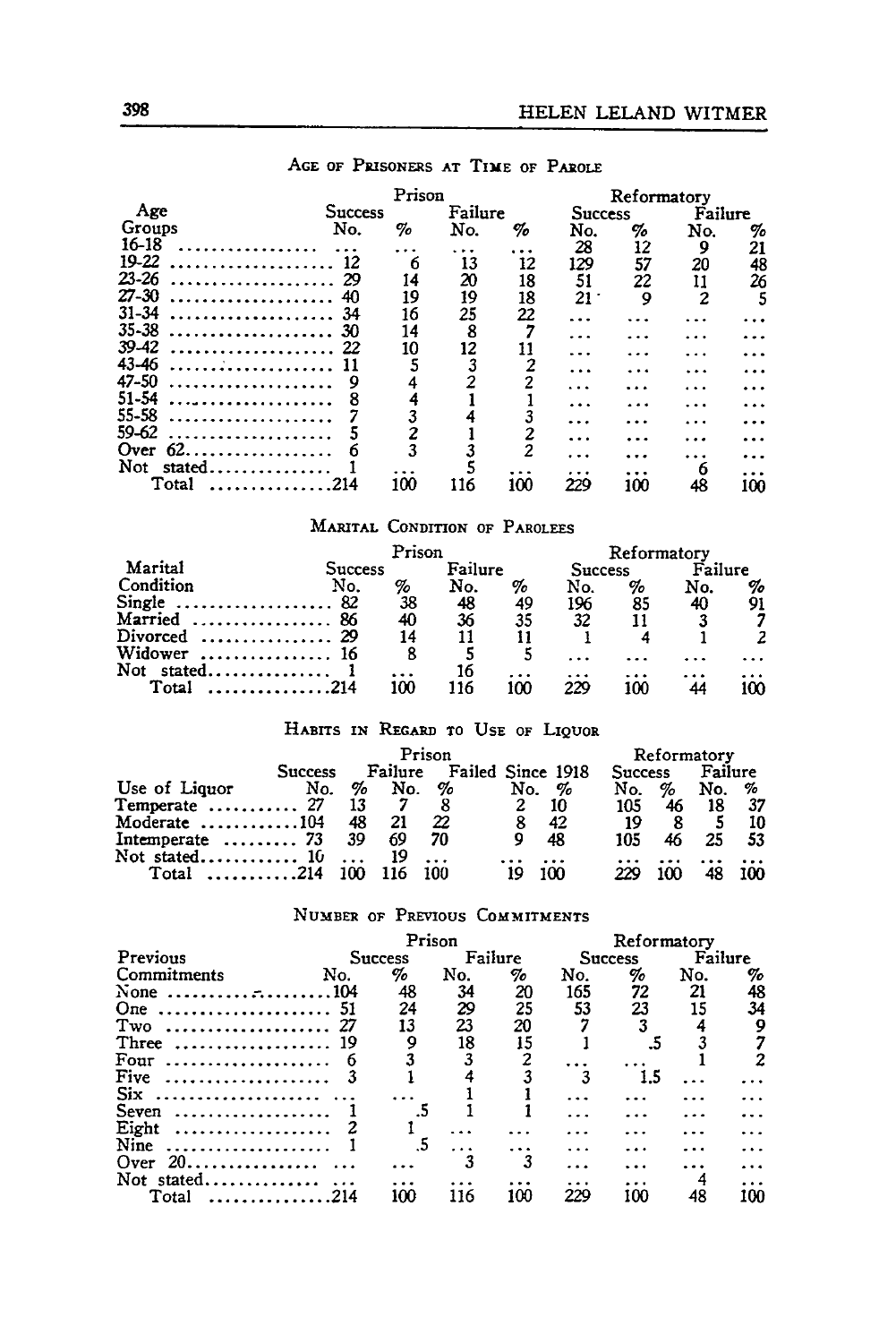|                                             | Prison         |     |          | Reformatory |                |     |          |
|---------------------------------------------|----------------|-----|----------|-------------|----------------|-----|----------|
|                                             | <b>Success</b> |     | Failure  |             | <b>Success</b> |     | Failure  |
| Occupations<br>No.                          | $\%$           | No. | %        | No.         | %              | No. | %        |
| Professions<br><b>Contractor</b> Contractor | 1.5            |     | 2        | 10          | 4.5            |     |          |
| Public official                             |                |     |          |             |                |     |          |
| Business or trade<br>21                     | 10             | 17  | 16       |             | 1.5            |     | 4        |
| <b>Clerical</b><br>. 13                     |                |     |          | 13          |                |     |          |
| <b>Skilled</b><br>$trades.$                 | 22.5           | 30  | 28       | 29          | 12.5           | 15  | 36       |
| Personal service                            | 3.5            |     |          |             | 3.5            |     | 2        |
| Unskilled labor $65$                        | 33             | 40  | 39       | 104         | 45             | 15  | 35       |
| . 23<br><b>Farmers</b>                      |                |     |          | 23          | 10             |     | 14       |
| Farm                                        | 12             |     |          | 27          | 11             |     | 2        |
| Student                                     |                |     |          |             | 6              |     |          |
| Not stated                                  |                | 10  |          |             |                |     |          |
| . 214<br>Total                              | 100            | 116 | .<br>100 | 229         | 100            | 48  | .<br>100 |
|                                             |                |     |          |             |                |     |          |

## **OCCUPATION BEFORE IMPRISONMENT**

## **OFFENSES** FOR WHICH PAROLEES **HAD BEEN** COMMITTED

|                                                                         | Prison  |      |          |          | Reformatory    |      |         |      |
|-------------------------------------------------------------------------|---------|------|----------|----------|----------------|------|---------|------|
|                                                                         | Success |      | Failure  |          | <b>Success</b> |      | Failure |      |
| Offenses                                                                | No.     | %    | No.      | %        | No.            | %    | No.     | %    |
| Offenses against persons                                                | 48      | 22.5 | 18       | 16       | 13             | 5.4  |         |      |
| Offenses against $p \r o \r o$ -<br>erty 109<br>Offenses against public |         | 50   | 72       | 66       | 191            | 83.8 | 42      | 93.5 |
| justice                                                                 |         |      |          | 1.5      |                | .8   |         |      |
| Offenses against chastity. 54                                           |         | 26   |          | 14       | 22             | 9.6  |         |      |
| Unclassified offenses                                                   |         |      |          | 2.5      |                |      |         | 2.5  |
| Not stated<br>. 214<br>Total                                            |         | 100  | 6<br>116 | .<br>100 | 229            | 100  | 48      | 10O  |

## **LENGTH OF SENTENCE IMPOSED**

|                                                 | Prison<br>Failure<br><b>Success</b><br>%<br>No.<br>No.<br>24<br>27<br>19<br>16<br>12 |     |      |     | Reformatory |         |     |         |  |
|-------------------------------------------------|--------------------------------------------------------------------------------------|-----|------|-----|-------------|---------|-----|---------|--|
|                                                 |                                                                                      |     |      |     |             | Success |     | Failure |  |
| Sentence                                        |                                                                                      |     |      | Ho  | No.         | %       | No. | %       |  |
| One year 51                                     |                                                                                      |     |      | 39  | 68          | 30      |     | 20.5    |  |
| Two                                             |                                                                                      |     |      |     | 65          | 29      | 12  | 27      |  |
| . 36<br>Three                                   |                                                                                      |     |      |     | 54          | 23.5    | 14  | 32      |  |
| . 13<br>Four                                    |                                                                                      |     |      |     | 14          |         |     |         |  |
| Five                                            |                                                                                      |     |      |     | 20          |         |     |         |  |
| Six                                             |                                                                                      |     |      |     |             |         |     |         |  |
| Seven<br>.                                      |                                                                                      |     |      |     |             |         |     |         |  |
| Eight                                           |                                                                                      |     |      |     |             |         |     |         |  |
| $Ten \ldots \ldots \ldots \ldots \ldots \ldots$ |                                                                                      |     |      |     |             |         |     | 2.5     |  |
|                                                 |                                                                                      |     |      |     |             |         |     |         |  |
| Not stated                                      |                                                                                      |     | 10   |     |             |         |     |         |  |
| . 214<br>Total                                  |                                                                                      | 100 | ้ 16 | 100 | 229         | 100     | 48  | 100     |  |

## TIME **SPENT IN** REFORMATORY **BEFORE PAROLE**

|        | Failure<br>Success |          |                             |  |  |
|--------|--------------------|----------|-----------------------------|--|--|
| Months |                    | 24       | $\%$ No.<br>12 <sup>°</sup> |  |  |
|        |                    | 28<br>28 | 12                          |  |  |
|        |                    | 13       |                             |  |  |
|        |                    |          |                             |  |  |
|        |                    | ۱M       |                             |  |  |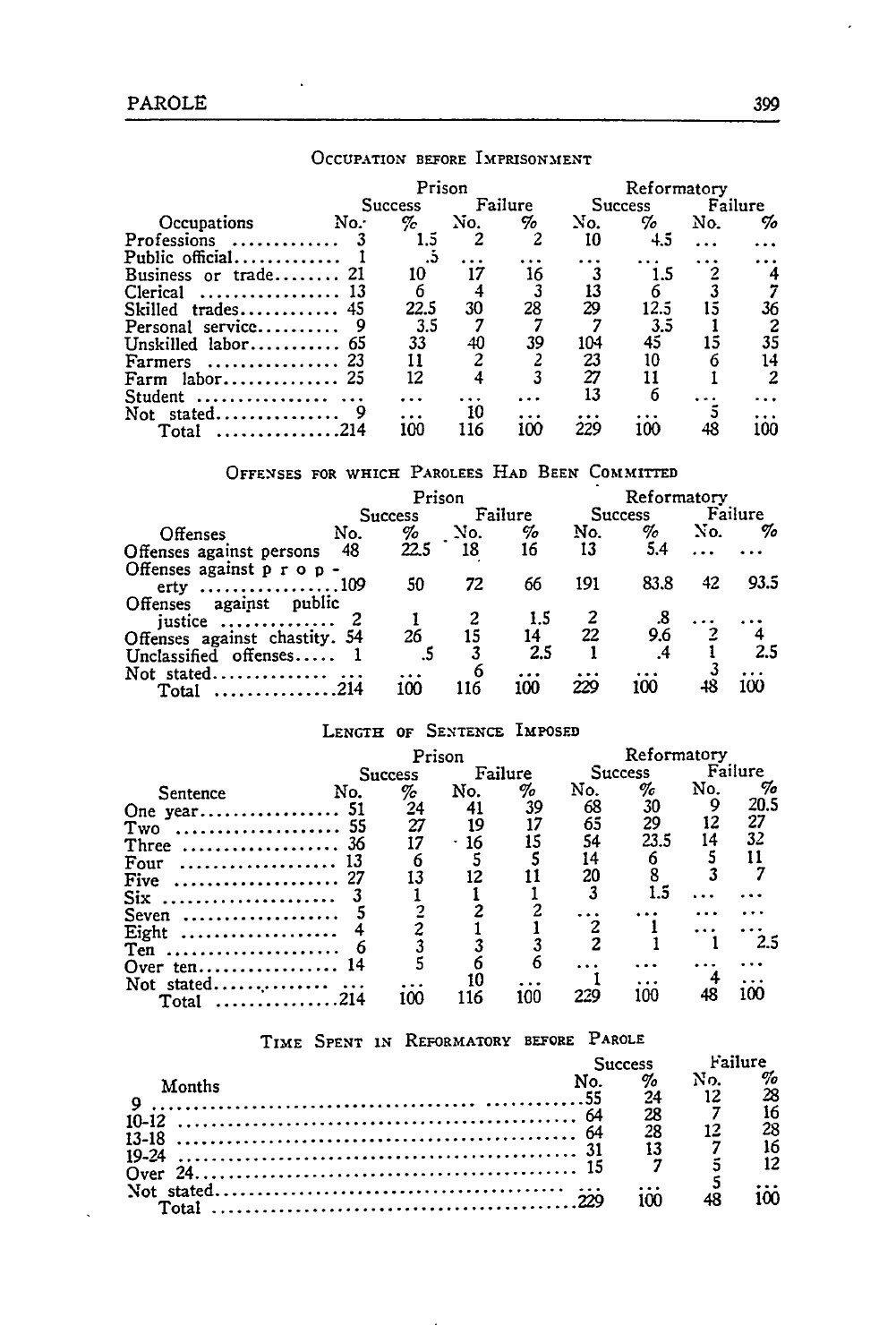|       |  | Failu |     |    |
|-------|--|-------|-----|----|
| Marks |  | %     | No. | %  |
|       |  | 24    |     |    |
|       |  | 45    |     | 42 |
|       |  |       |     |    |
|       |  |       |     |    |
|       |  |       |     |    |
|       |  |       |     |    |
|       |  |       |     |    |
|       |  |       |     |    |
|       |  | 1ሰበ   |     | ۱M |
|       |  |       |     |    |

## **NUMBER OF MARxs RECEivED ix REFORMATORY**

## **GRADES** RECEIVED **IN THE REFORMATORY SCHOOL**

|              | <b>Success</b> | Fo lure |  |
|--------------|----------------|---------|--|
| Grades       | %              | N٥.     |  |
|              | 30             |         |  |
| 80-89        | 52             |         |  |
| $70 - 79$    |                |         |  |
| 60-<br>-69   |                |         |  |
|              |                |         |  |
| <b>AN 40</b> |                |         |  |
| Total        | າດາ            |         |  |
|              | 51             |         |  |
| $stated$     |                |         |  |
|              |                |         |  |
|              |                |         |  |

## SUPERINTENDENT'S RECOMMENDATIONS IN REGARD TO PAROLE

(Reformatory Groups) Success **Fairs** 

|                        | <b>Success</b> | <b>PA!!!!PP</b> |           |
|------------------------|----------------|-----------------|-----------|
| <b>Recommendations</b> |                | No.             | %         |
|                        |                | -23             | 55        |
|                        |                |                 | 2Δ        |
|                        |                |                 | 21        |
|                        |                |                 | $\ddotsc$ |
|                        | 100            |                 | າທ        |

## **PLAcE oF RESIDENCE BEFORE COMMITMENT**

## (Reformatory Groups) **Supplementary** Fast

|           |     |                        | Success Failure |     |
|-----------|-----|------------------------|-----------------|-----|
| Residence | No. | $\mathcal{A}_{\alpha}$ | No.             | %   |
|           |     |                        |                 | İ8. |
|           |     |                        |                 | 34  |
|           |     | - 29                   |                 | 23  |
|           |     |                        | $12 \t11$       | 25  |
|           |     |                        |                 |     |
|           |     | າດດ                    |                 | າດດ |

## **TYPE OF** COMMUNITY **TO WHICH PAROLED**

(Reformatory Groups)

|                   |     | Success                | <b>Failure</b> |                   |
|-------------------|-----|------------------------|----------------|-------------------|
| Type of Community | No. | $\mathcal{A}_{\alpha}$ | No.            | $\sigma_{\alpha}$ |
|                   |     | 37                     | - 21           | 44                |
|                   |     | - 30                   |                | 13                |
|                   |     | 16                     | -13            | 26                |
|                   |     |                        |                | 15                |
|                   |     |                        |                |                   |
|                   |     |                        |                |                   |
|                   |     | ากก                    |                | 100               |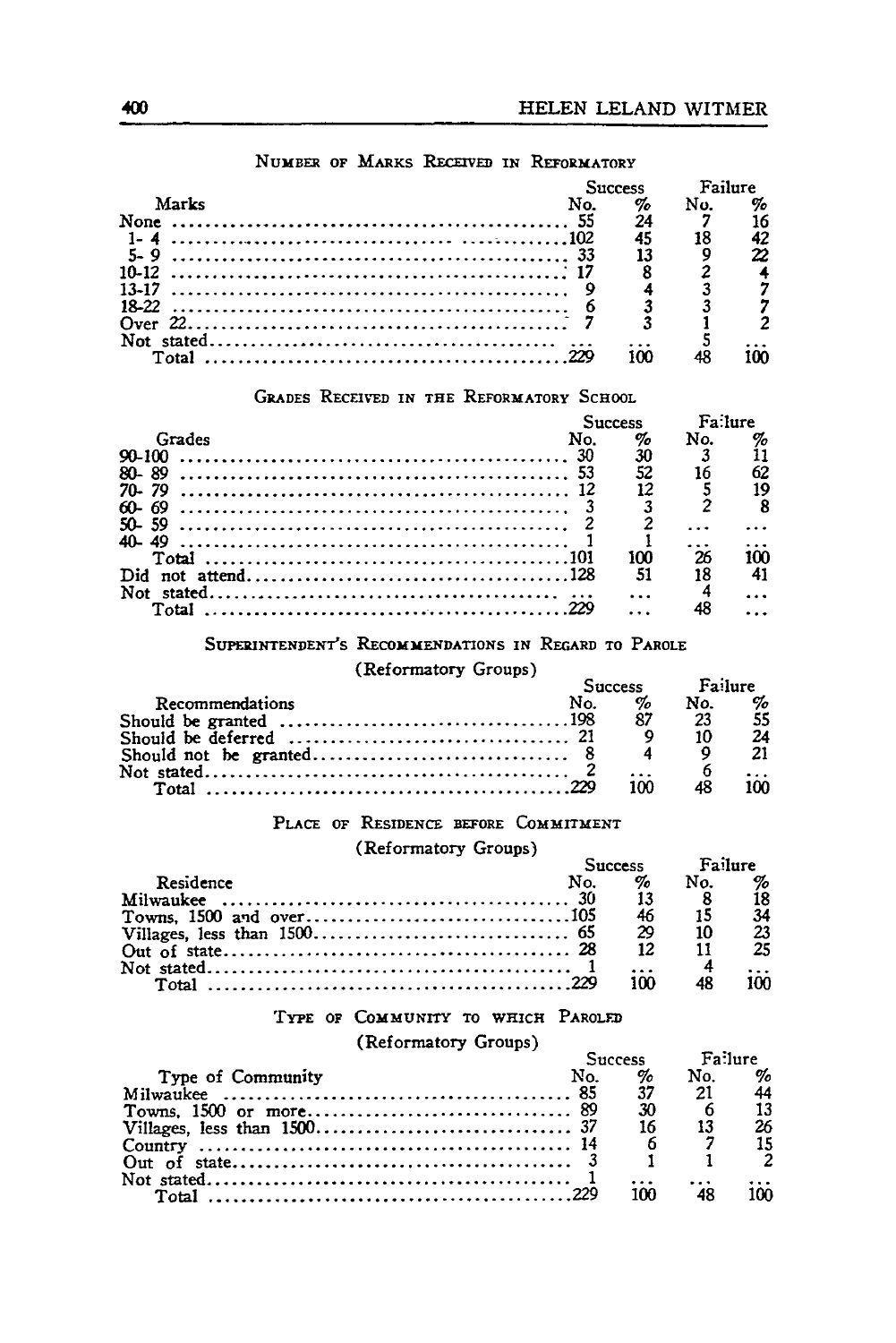l.

## **MONTHLY WAGES WHILE ON PAROLE**

#### (Reformatory Groups)

|     |    | Failure                                                     |          |
|-----|----|-------------------------------------------------------------|----------|
| No. | %  | No.                                                         | %        |
|     |    |                                                             |          |
| -16 |    |                                                             |          |
|     |    |                                                             | 41       |
|     |    |                                                             | 8        |
| 14  |    |                                                             |          |
|     |    |                                                             |          |
|     | 11 |                                                             | 13       |
|     |    |                                                             |          |
|     |    |                                                             | 6        |
|     |    |                                                             |          |
|     |    |                                                             | 10       |
|     | .  |                                                             |          |
|     |    |                                                             | 100      |
|     |    | <b>Success</b><br>6.5<br>5.5<br>13<br>14<br>11<br>10<br>100 | 11<br>48 |

## **OCCUPATIONS OF MEN** BEFORE **COMMITMENT AND WHILE ON** PAROLE

## (Reformatory Groups)

## *Successful*

| On Parole      |  |
|----------------|--|
| Auto factory12 |  |

| Blacksmith helper 2                |  |
|------------------------------------|--|
| Carpenter  3                       |  |
| Candy factory 1                    |  |
| Clerical worker 1                  |  |
| Contractor  1<br>Farm work (25%)57 |  |

 $\mathbf{r}$ 

| - 344                         |
|-------------------------------|
| <b>Before Commitment</b>      |
|                               |
|                               |
| $\mathbf{1}$<br>Fireman       |
| ŧ<br>$Florist$                |
| 6<br>Laborer                  |
| 1<br>Salesman                 |
| Woodworker<br>1               |
| 2<br>Barber                   |
| 1<br>Laborer                  |
| 1<br>Auto mechanic            |
| 1<br>Laborer                  |
| 1<br>Laborer                  |
| 1                             |
| 1<br>Bookkeeper               |
| 1<br>Laborer                  |
| Stock clerk<br>1              |
| 1<br>Bookkeeper               |
| 1<br>Laborer                  |
| 1<br>Cook                     |
| 1<br>Laborer                  |
| 1<br>Civil engineer           |
| 1<br>Auto salesman            |
| $\mathbf{1}$<br>Carpenter     |
| 1<br>Civil engineer           |
| 1                             |
|                               |
| Laborer 19                    |
| Polisher<br>1                 |
| 1<br>Porter                   |
| 1<br>Store keeper             |
| 1<br>Student                  |
| 1<br>Laborer                  |
| Molder's helper<br>1          |
| 1<br>Printer<br>Auto mechanic |
| 1                             |
| 1<br>Blacksmith               |

Bookkeeper ...................... 2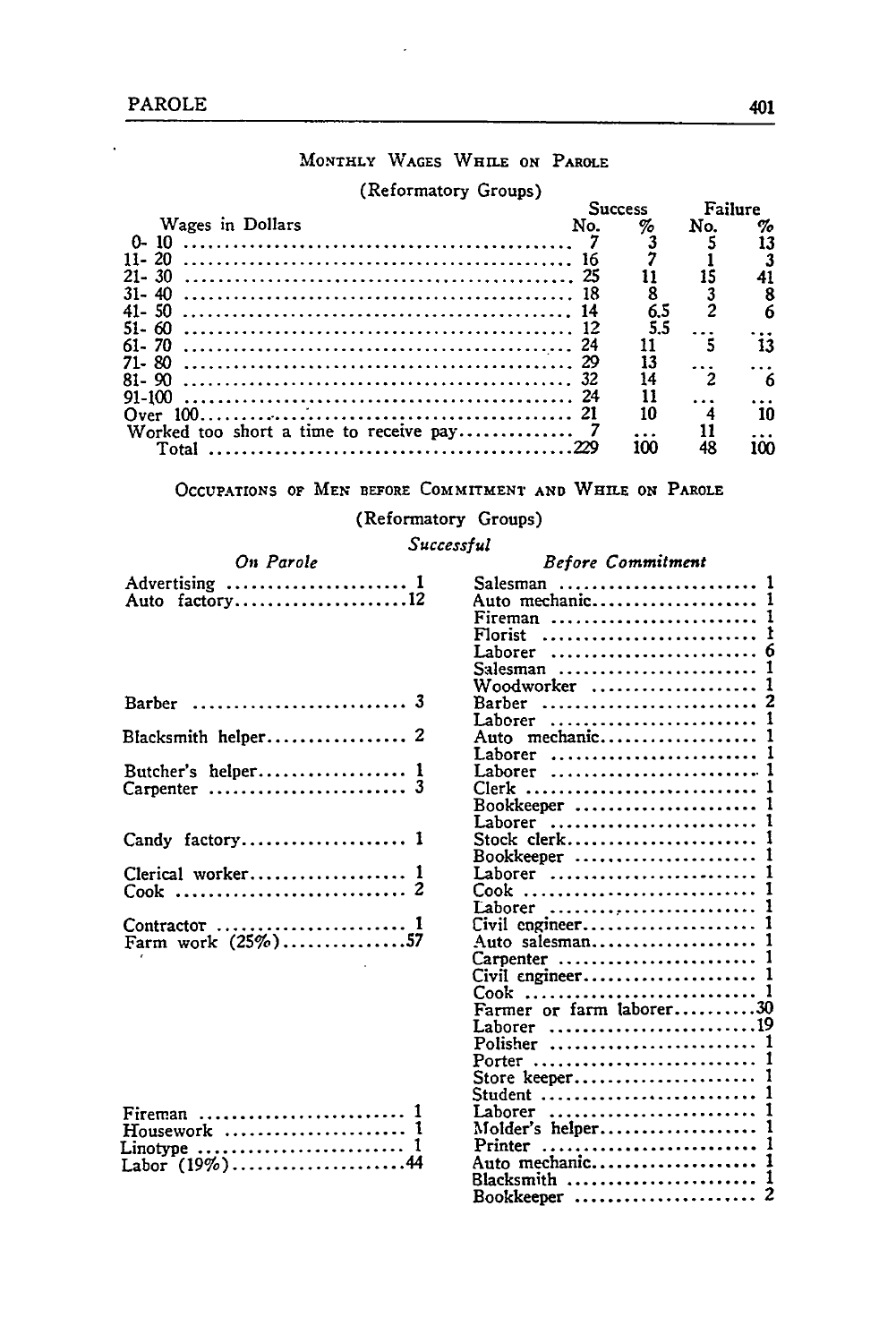| On Parole                | <b>Before Commitment</b> |
|--------------------------|--------------------------|
|                          | Farmer  8                |
|                          |                          |
|                          | Gardener  1              |
|                          | Laborer 26               |
|                          |                          |
|                          |                          |
|                          |                          |
| Lumbering  4             | Farmer  2                |
|                          |                          |
| Manufacturing 40         | Auto mechanic 1          |
|                          | Chauffeur  1             |
|                          | Clerical work 3          |
|                          |                          |
|                          | Farm work 5              |
|                          |                          |
|                          |                          |
|                          | Manufacturing  4         |
|                          |                          |
|                          |                          |
|                          |                          |
| Mason  2                 |                          |
|                          | Lineman  1               |
| Painter  3               | Painter  1               |
|                          | Draftsman  1             |
|                          |                          |
| Saw mill17               | Bookkeeper  1            |
|                          |                          |
|                          | Laborer 12               |
|                          | Store clerk 1            |
|                          | Student  1               |
|                          |                          |
|                          | Student  3               |
| Shipping clerk 8         | Clerk  1                 |
|                          | Farm labor 1             |
|                          |                          |
|                          |                          |
|                          |                          |
|                          |                          |
| Shoe repairer $\ldots$ 1 | Switch tender 1          |
| Stone cutter   1         |                          |
| Store clerk   6          |                          |
|                          |                          |
|                          | Salesman  2              |
|                          |                          |
|                          |                          |
| $True k$ driver12        | Auto mechanic 2          |
|                          | Chauffeur  1             |
|                          |                          |
|                          | Farm labor 1             |
|                          | Fireman  1               |
|                          | Laborer  3               |
|                          |                          |
|                          |                          |
|                          |                          |

#### *Failed*

*On Parole*

## *Before Commitment*

|                                           | Not stated1 |
|-------------------------------------------|-------------|
|                                           |             |
| Farm work (38%)17 Farmer or farm laborer5 |             |

 $\ddot{\phantom{a}}$